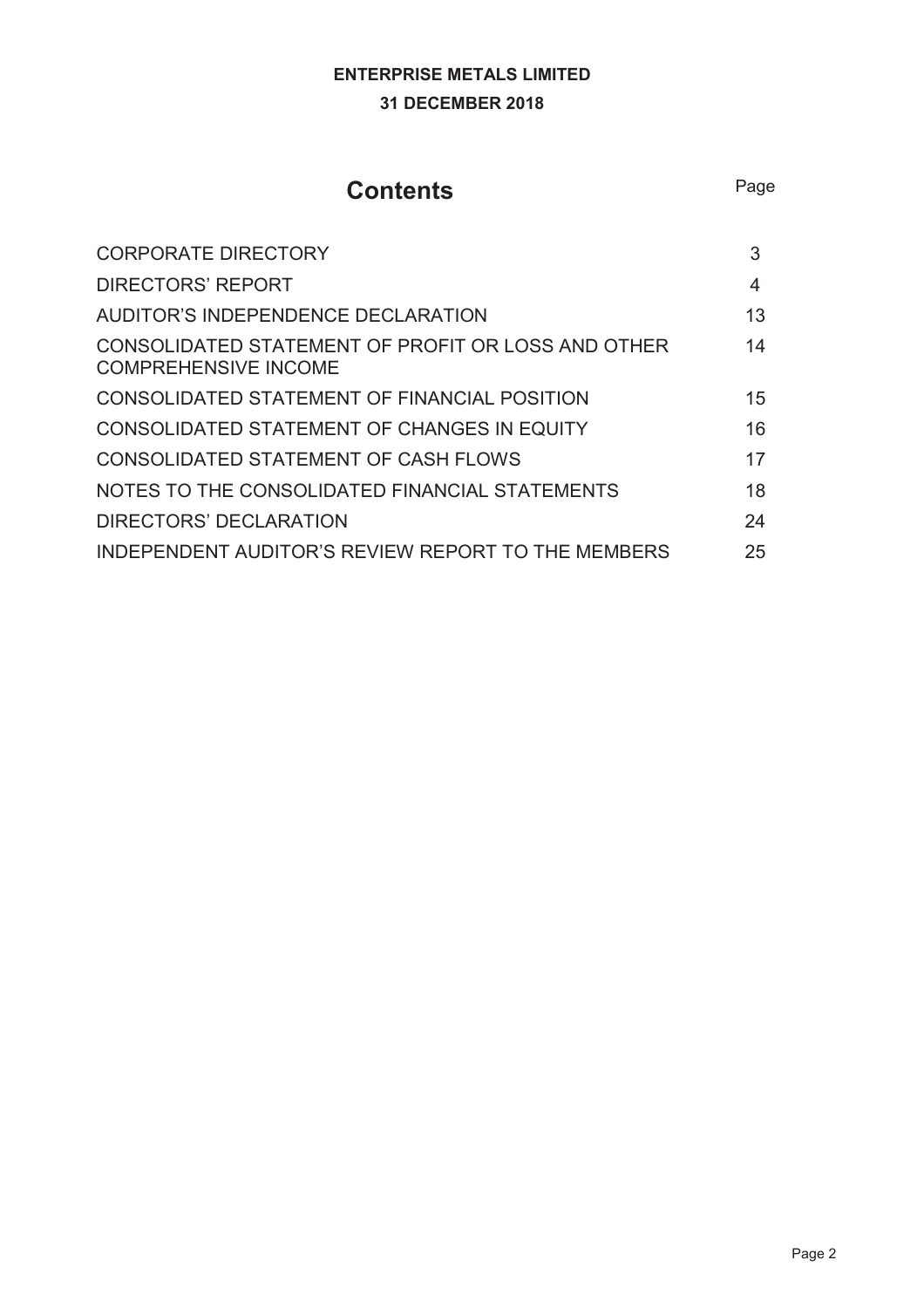# **ENTERPRISE METALS LIMITED 31 DECEMBER 2018**

## **CORPORATE DIRECTORY**

## **Directors**

| Dr Allan Trench | Non-Executive Chairman |
|-----------------|------------------------|
| Mr Dermot Ryan  | Non-Executive Director |
| Dr Zhijun He    | Non-Executive Director |

## **Company Secretary**

Mr Patrick Holywell

## **Principal registered office**

Suite 9 12-14 Thelma St West Perth WA 6005 Telephone 08 9381 0392 Facsimile 08 9321 6084 Website: www.enterprisemetals.com.au Email: info@enterprisemetals.com.au

## **Auditor**

Grant Thornton Audit Pty Ltd Central Park Level 43 152 -158 St Georges Terrace Perth WA 6000 Telephone 08 9480 2000 Facsimile 08 9322 7787 Website: www.grantthornton.com.au Email: info.wa@au.gt.com

## **Share Registry**

Automic Registry Services Level 5 126 Philip Street Sydney NSW 2000

## **Australian Securities Exchange**  ASX Code – ENT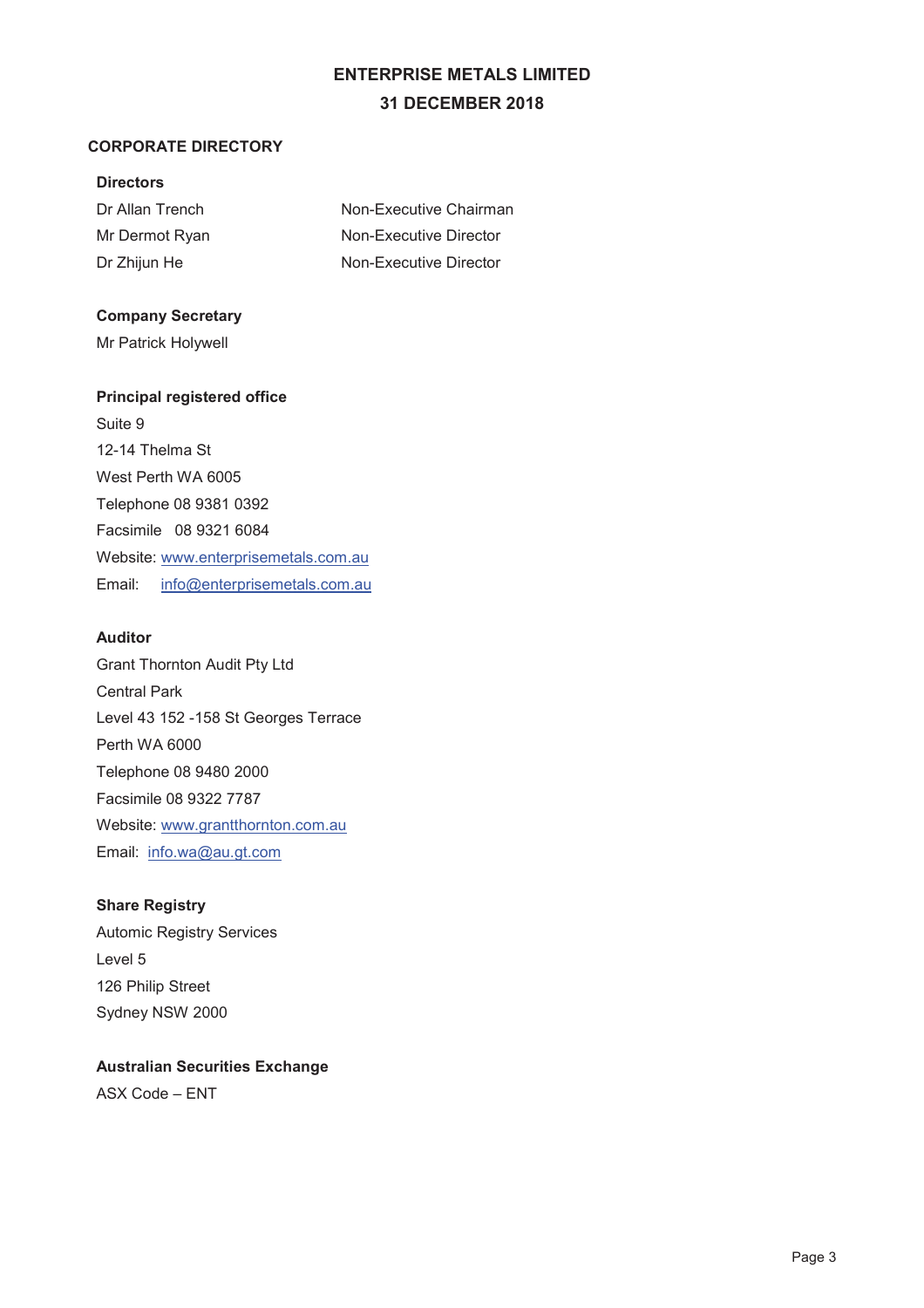#### **31 DECEMBER 2018**

#### **DIRECTORS' REPORT**

Your Directors submit their report on the consolidated entity consisting of Enterprise Metals Limited ("Enterprise" or the "Company") and the entities it controlled at the end of, or during, the half-year ended 31 December 2018.

#### **DIRECTORS**

The names of the Directors who held office during or since the end of the half-year are: Dr Allan Trench Mr Dermot Ryan Dr Zhijun He

## **REVIEW AND RESULTS OF OPERATIONS**

A summary of consolidated revenues and results for the half-year is set out below:

|                                                       |                               | 2018                      |                        | 2017                      |
|-------------------------------------------------------|-------------------------------|---------------------------|------------------------|---------------------------|
|                                                       | <b>Other</b><br><b>Income</b> | Loss for the<br>half-year | Other<br><b>Income</b> | Loss for the<br>half-year |
|                                                       |                               |                           |                        |                           |
| Consolidated entity other income and<br>profit/(loss) | 3.250                         | (307,099)                 | 7.250                  | (781,490)                 |

#### **REVIEW OF OPERATIONS**

The consolidated entity ("Enterprise" or "the Company") recorded an operating loss after income tax for the half year ended 31 December 2018 of \$307,099 compared to the 31 December 2017 operating loss after income tax of \$781,490. The result for the half year ended 31 December 2018 included exploration write-offs totalling \$145,795 (31 December 2017: \$371,760). The Company's cash position at the end of the half-year was \$277,500 (30 June 2018: \$216,210).

Enterprise's main projects – Doolgunna copper/zinc/gold project and Fraser Range nickel/copper project were being fully funded by joint venture partners during the half year ended 31 December 2018. Enterprise's newest and second largest project at Murchison, incurred modest expenditure during the half year ended 31 December 2018. The Company's other small tenements at Ballard, Yalgoo and Darlot incurred minimal expenditure. The location of the Company's projects are shown in Figure 1 below.

#### **Figure 1. Location of Enterprise's Projects in Western Australia**

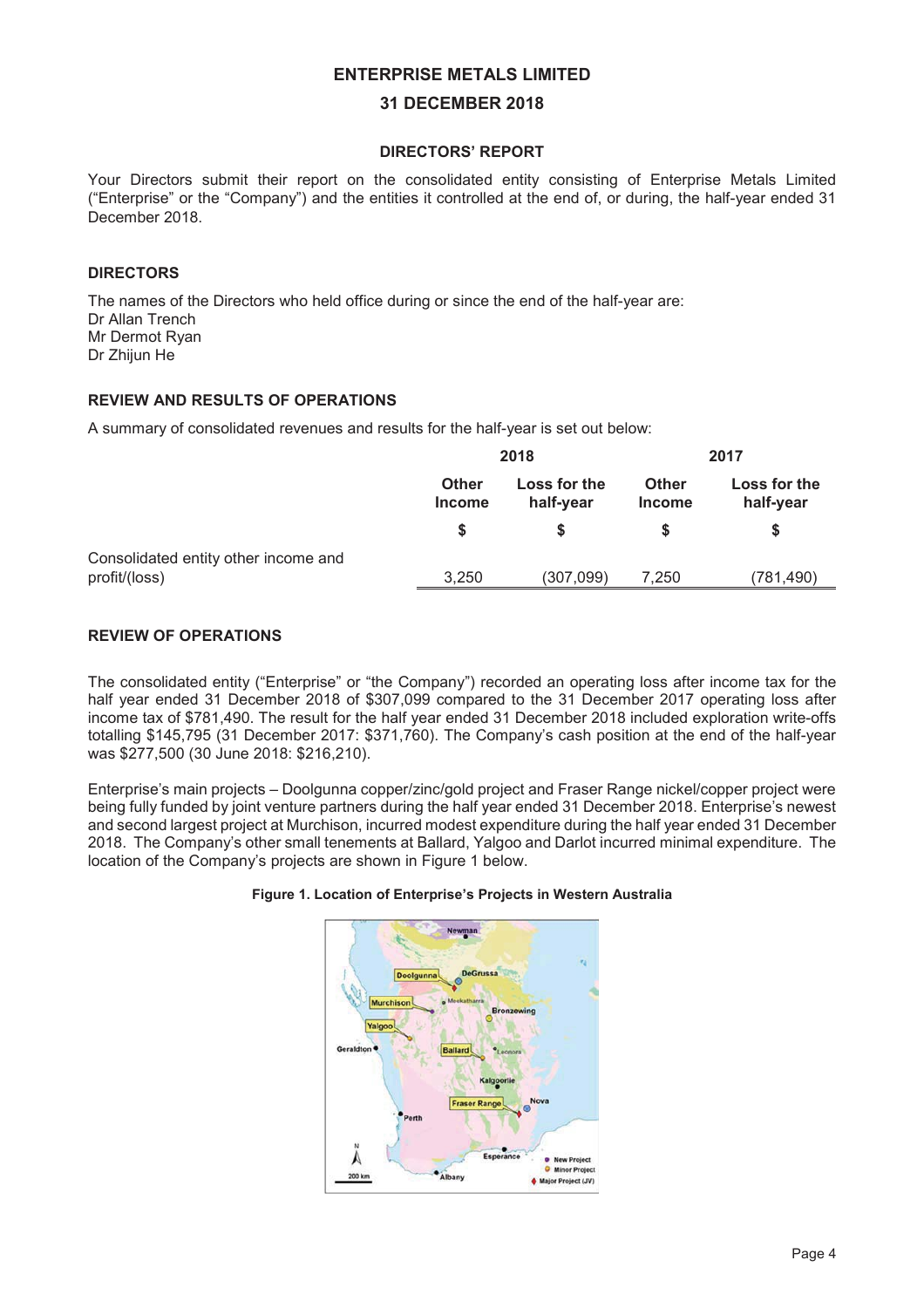#### **31 DECEMBER 2018**

## **MURCHISON PROJECT: Au (Cu-Zn) ENT 100%**

Enterprise's Murchison landholdings are centred 30km north of Cue and 35km north-east of the Big Bell Gold Mine and form a semi-contiguous landholding of approximately 820km<sup>2</sup> over a buried greenstone belt. Enterprise acquired the Exploration Licence applications through the purchase of all of the issued capital of Calypso Minerals Pty Ltd. The tenements were granted in May 2018. In December 2018, Enterprise purchased the mineral rights to an additional contiguous area, Exploration Licence application 20/944 just north of the Cuddingwarra gold mine.

The Project area sits within a well endowed region, with major gold deposits such as Big Bell (5.3Moz) and historic Day Dawn (2.6Moz) nearby. The "Calypso" portion of the greenstone belt has been under-explored due to the presence of regolith cover and lack of outcrop, and presents as an exciting exploration target.

The area also contains two stratigraphic horizons with known VMS mineralisation, the Wattagee horizon, containing the AM14 prospect, where Esso discovered Zn/Pb/Cu mineralisation with a best intercept **of 3m at 7.5% Zn, 0.53% Pb and 0.42% Cu from 228m in hole WP138**, and the Emily Well horizon, with VMS mineralisation and gossans located at or near Emily Well. Geochemical work by the GSWA indicates that the felsic volcanics in both the Wattagee horizon and the Emily Well horizon have geochemical characteristics consistent with VMS fertile packages across the Yilgarn and Canadian Abitibi Provinces.



#### **Figure 2. Enterprise's Murchison Project, Geology, Competitor Landholdings and Gold Endowment (Moz produced + Moz current resource)**

During the 6 months ended 31 December 2018, Enterprise compiled a detailed digital database containing previous explorers' soil samples, drill holes and assays and geophysical data. Several priority gold targets have been identified for follow up work, based on compilation of this historical data. The compilation work is ongoing, with further gold targets to be defined. In addition, the Company controls approximately 50km of stratigraphy prospective for VMS style copper-zinc mineralisation.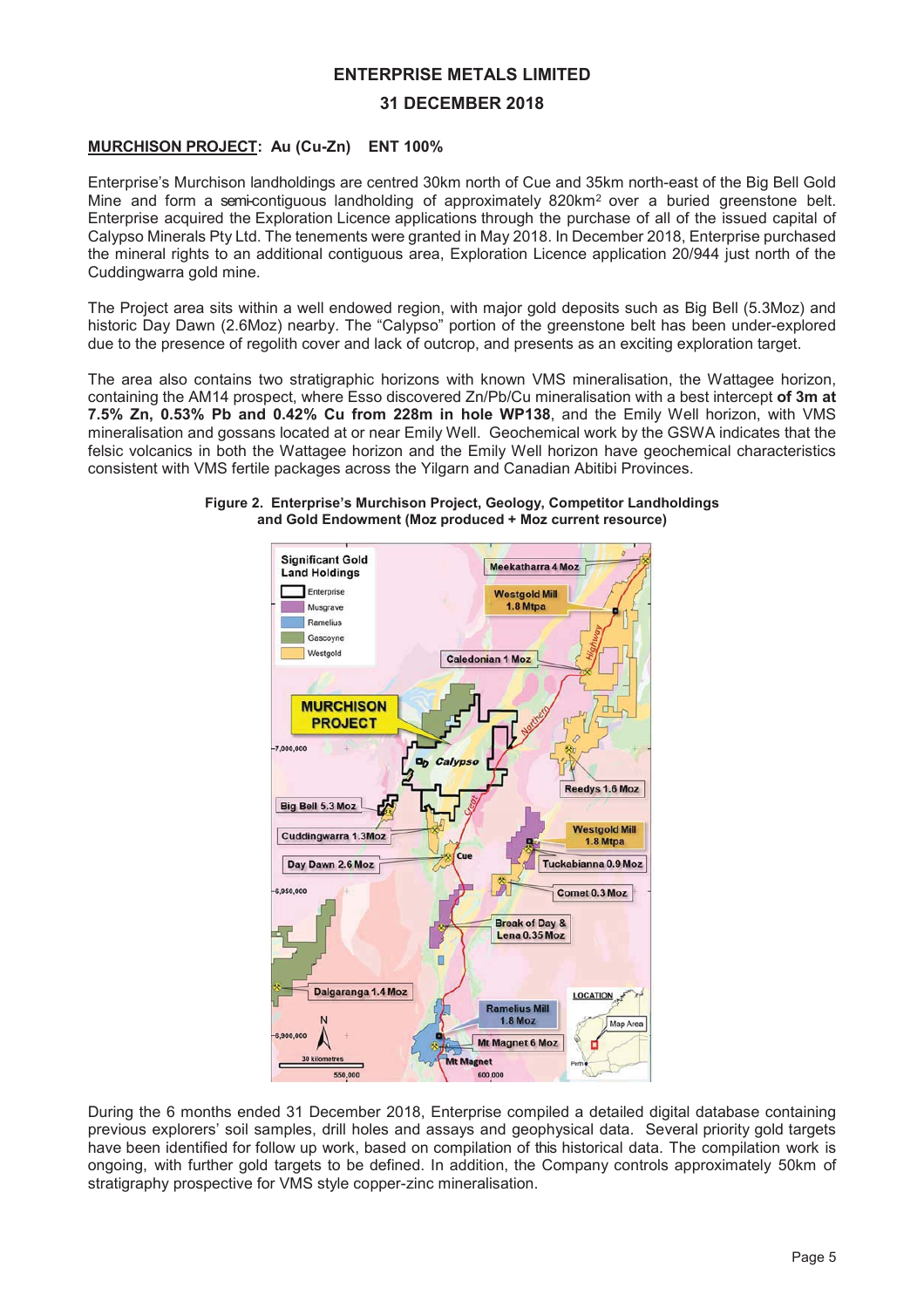## **31 DECEMBER 2018**

The Company also completed a detailed 4,350 line km airborne magnetic and radiometric survey, with a line spacing of 50m and flying height of 30m. The survey covered the southwest quadrant of the project area, including splays off the Big Bell Shear and Behring Shear Zones, where alluvial cover has traditionally impeded effective exploration. The Company is currently interpreting the data to identify "*buried*" litho-structural targets for drill testing for gold. The location of the airborne survey is shown in Figure 3 below.





A preliminary 1st Vertical Derivative (1VD) image of the new detailed magnetic data integrated into adjacent magnetic data and WAMEX Max-Au drill hole data is shown in Figure 4.



**Figure 4. 1st Vertical Derivative (VD) Magnetic Image of 2018 Airborne Survey, Max 1 metre Au Results in Historical Drill Holes. Enterprise Tenement Outline in Blue**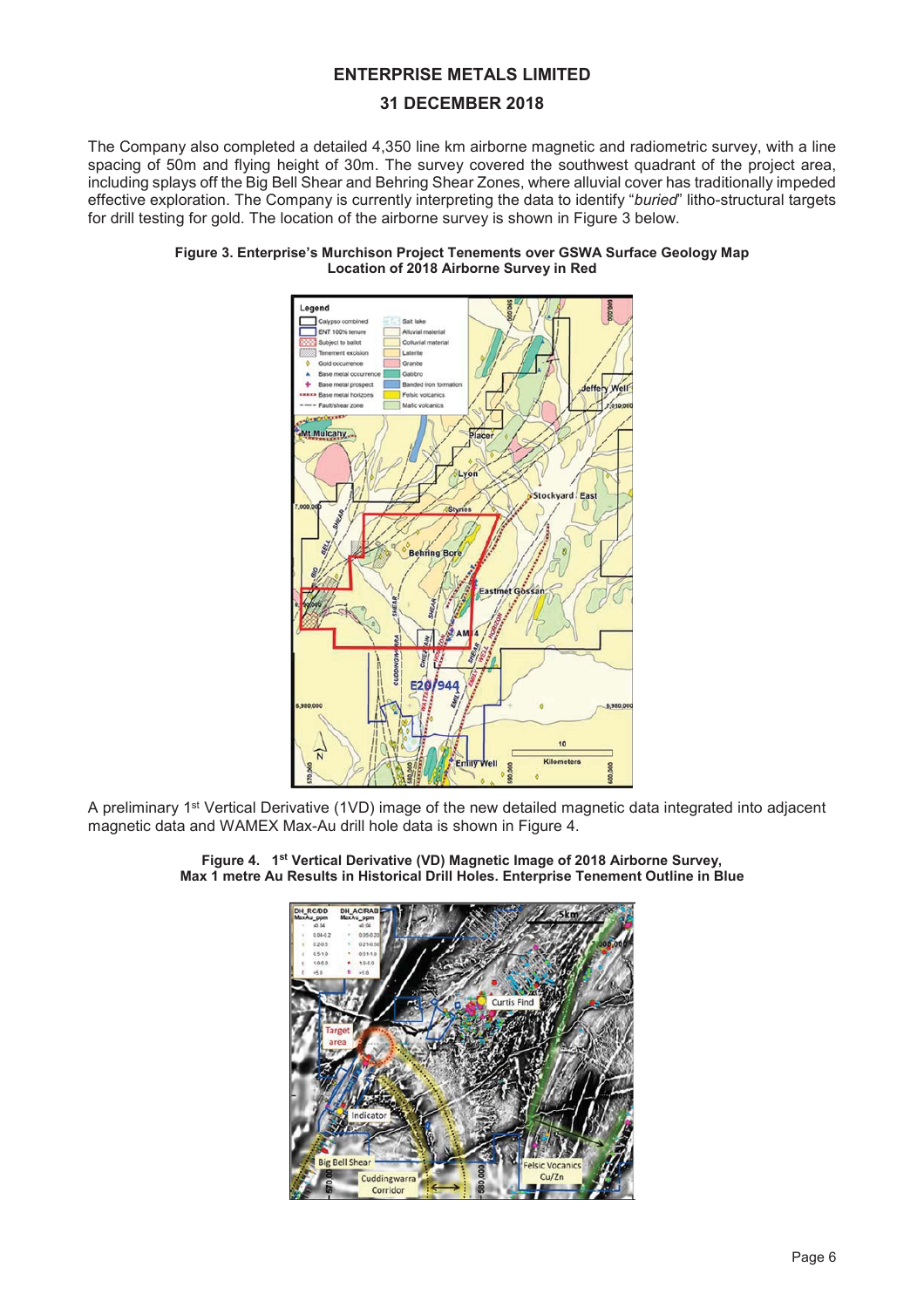## **31 DECEMBER 2018**

## **DOOLGUNNA PROJECT: Cu-Zn (Au) SFR Farm-In, ENT 100%** *(SFR have right to earn up to 75%)*

Sandfire Resources NL (ASX: SFR) entered into a Farm-in Agreement with Enterprise Metals Limited in October 2016 to earn up to a 75% interest in Enterprise's Doolgunna Project by sole funding exploration on the tenements to define a JORC (2012) compliant mineral resource of 50,000 tonnes of contained copper or copper equivalent.

The Enterprise tenements cover over 60km of strike of the southern boundary of the Bryah Basin and the northern part of the Yerrida Basin. The southern Bryah Basin contains the Karalundi Formation which hosts the DeGrussa and Monty copper-gold deposits. Sandfire considers that the Enterprise tenements offer the potential for new copper-gold discoveries. Refer Figure 5 below.



#### **Figure 5. Location of the Enterprise - Sandfire Farm-In Area**

During the 6 months ended 31 December 2018, Sandfire conducted diamond core (DC), reverse circulation (RC) and aircore (AC) drilling, plus a high resolution gravity survey and a large Moving Loop Electromagnetic (MLEM) survey on the Enterprise Farm-in tenements.

One RC hole (EFRC0027) targeted a subtle downhole electromagnetic (DHEM) anomaly at Vulcan, and 3 holes (EFRC0023, 28 & 29) continued the systematic targeting of the prospective Morck Well – Homestead – Vulcan West trend. Sandfire reported that this particular trend has shown abundant evidence of a fertile VMS system with volcanogenic exhalative horizons within targetted sediments that contain jasper clasts, magnetite, strong chlorite alteration and associated minor chalcopyrite and pyrite.

One diamond tail was completed on hole EFRC0025, which was designed to test prospective sediment horizons within the Karalundi Formation in the **Vulcan West prospect on E52/2049.** The hole was located approximately 1.8km along-strike to the north-east of visible copper mineralisation intersected in aircore (AC) drilling at **Morck Well**. Diamond drilling was required to extend the hole through the host sediment package into the interpreted footwall dolerite and provide a platform for down-hole electromagnetic surveying (DHEM). No significant conductors were observed in the hole.

A regional, high resolution (50 x 100m stations) **ground gravity survey** was completed along the Karalundi Trend, beginning at Vulcan and traversing to the south west. The survey was designed to see through paleochannel material where magnetic signatures have been muted with deep drainage and identify detailed bedrock lithologies and structures. The data is successfully achieving its goal of mapping the stratigraphy beneath variable cover. Final merged grids, 3D inversions and 2D signal processing are pending.

The MLEM survey was undertaken to extend the existing MLEM survey from the Vulcan prospect south west along the Karalundi trend.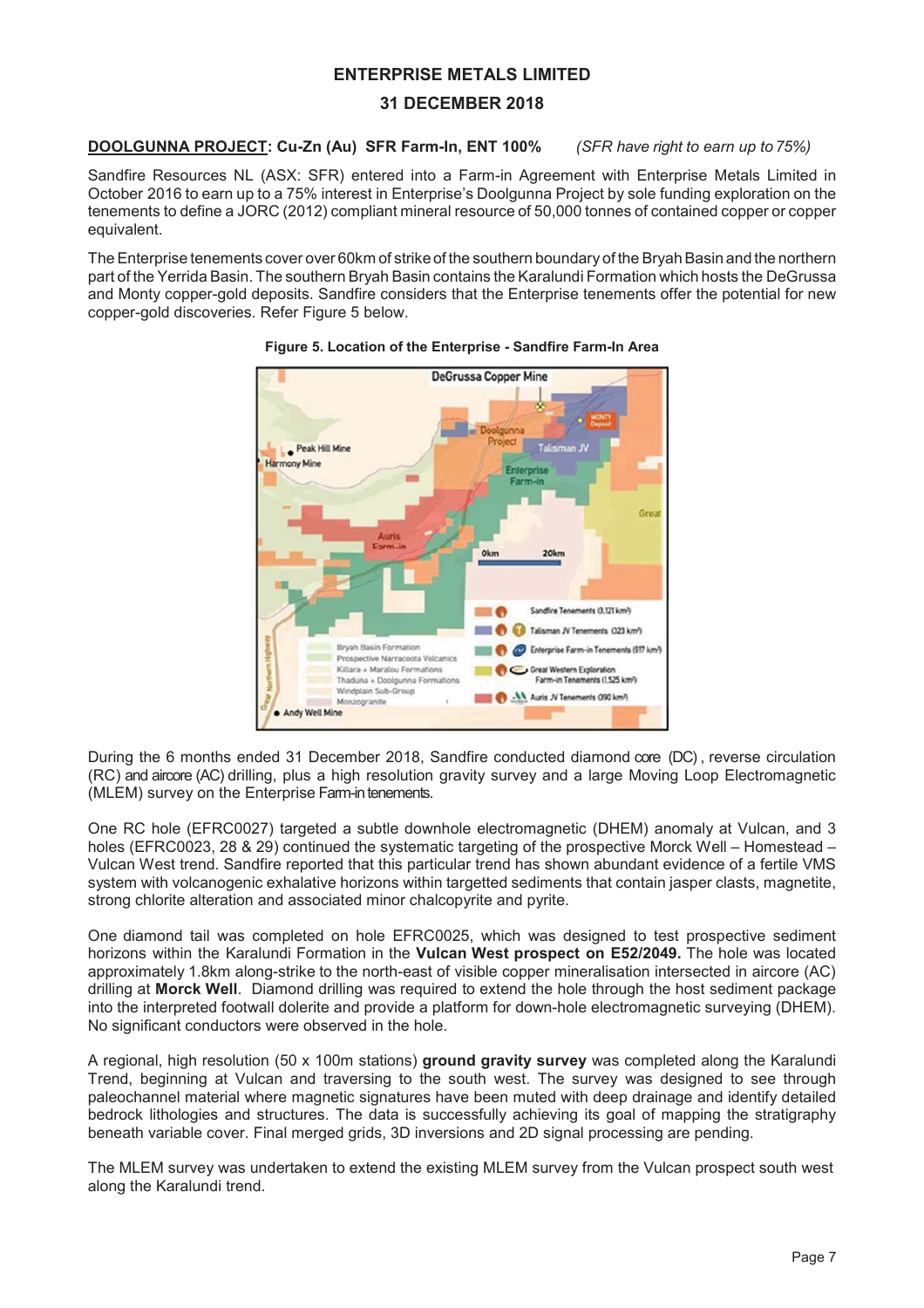## **31 DECEMBER 2018**



**Figure 6. Geology Plan Showing RC/DC drilling at Vulcan West and Vulcan Prospects.**

At Mt Leake, twenty five AC drill holes (EFAC3120 to EFAC3144) were completed for a total advance of 1,795m. Drilling was completed on a 400 x 100m line and hole spaced pattern and infilled gaps in existing coverage and extended drill lines that did not intersect the stratigraphic contact above and below the Karalundi Formation. Drilling intersected mostly quartz arenite, wacke and siltstone of the Doolgunna Formation, with lesser sediments and minor dolerite of the Karalundi Formation also intersected. No significant assays were received from AC drilling during the reporting period.

#### **FRASER RANGE PROJECT: Ni-Cu (Au) ENT 30% free carried to BFS** *(CR1: 70% managing/ funding)*

Apollo Minerals Ltd (ASX: AON) entered into a Sale and Joint Venture Agreement with Enterprise in February 2015. Apollo purchased a 70% interest in three Enterprise mineral exploration licences and one mineral exploration licence application, and agreed to free carry Enterprise's 30% interest to completion of a bankable feasibility stage (BFS) on any discovery. Apollo's interest in the Orpheus Joint Venture was subsequently transferred to Constellation Resources Ltd (ASX: CR1) which raised \$7 million via an IPO and listed on the ASX on 30 July 2018.



#### **Figure 7. Gravity Image Showing Location of Orpheus JV tenements in relation to Nova Nickel Mine**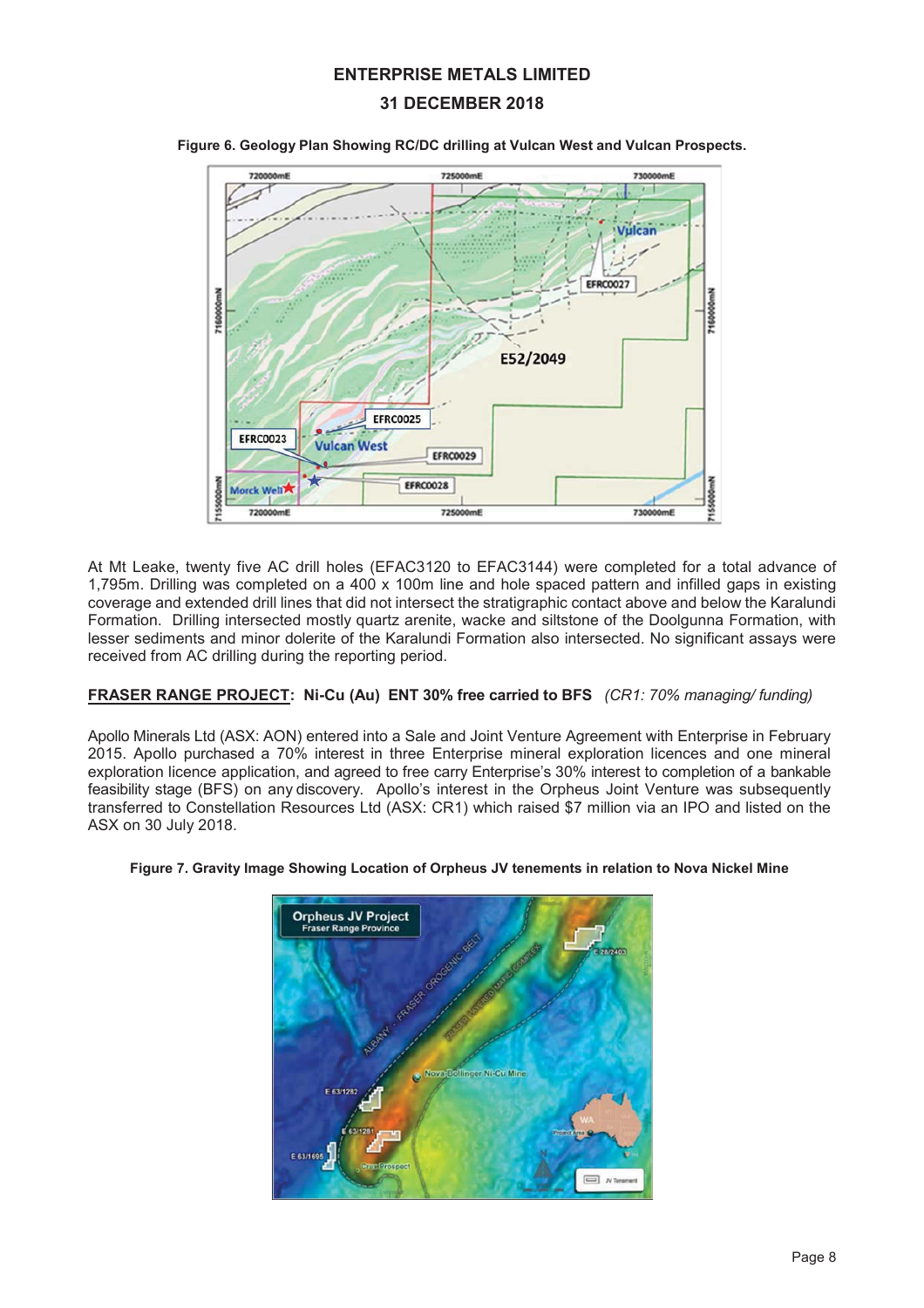## **31 DECEMBER 2018**

During the 6 months ended 31 December 2018, Constellation completed high powered ground electromagnetic ("EM") surveys over several nickel targets on tenements E28/2403 and E63/1281 & E63/1282. Several targets on E28/1281 remain to be surveyed.

Constellation has reported that it intends in the March Quarter 2019 to complete further high powered ground EM surveys over targets in E63/1281 and a heritage survey over a coherent gold in soil anomaly on E63/1282 prior to aircore drill testing. These work programs were delayed in the December 2018 Quarter due to the unavailability of equipment and contractors in the Fraser Range.

#### **E63/1281- Nickel**

A review of the airborne HeliTEM survey identified a conductive anomaly that has the potential to be related to a bedrock mineralised source below conductive cover. A ground EM survey completed over the HeliTEM anomaly has returned subtle anomalism that is under review for further work.

A review of the airborne magnetics over E63/1281 outlined a number of possible prospective mafic intrusions which are displayed as discrete magnetic lows that cross cut the general NE magnetic orientation (see Figure 8).

The interpreted paleochannels (yellow outlines) may mask some of the potential mafic intrusions to historic airborne EM and geochemical sampling and therefore they remain an exploration target for nickel/copper mineralisation. Ground EM surveys for some of these targets are planned for March Quarter 2019.



**Figure 8. TMI Image over E63/1281 showing Possible Prospective intrusive Targets** 

## **E63/1282-Gold**

A ~3km long gold in soil anomaly (up to 13ppb gold) has been identified from historic sampling, which is associated with a well defined NE-SW trending magnetic anomaly. Follow-up work by Apollo Minerals in August 2017 returned results up to 27ppb gold in soil samples.

Constellation has inspected the gold target and preparations have been made to conduct a heritage survey prior to drilling. Shallow air core drilling traverses over the 500m x 150m anomaly are planned for early 2019.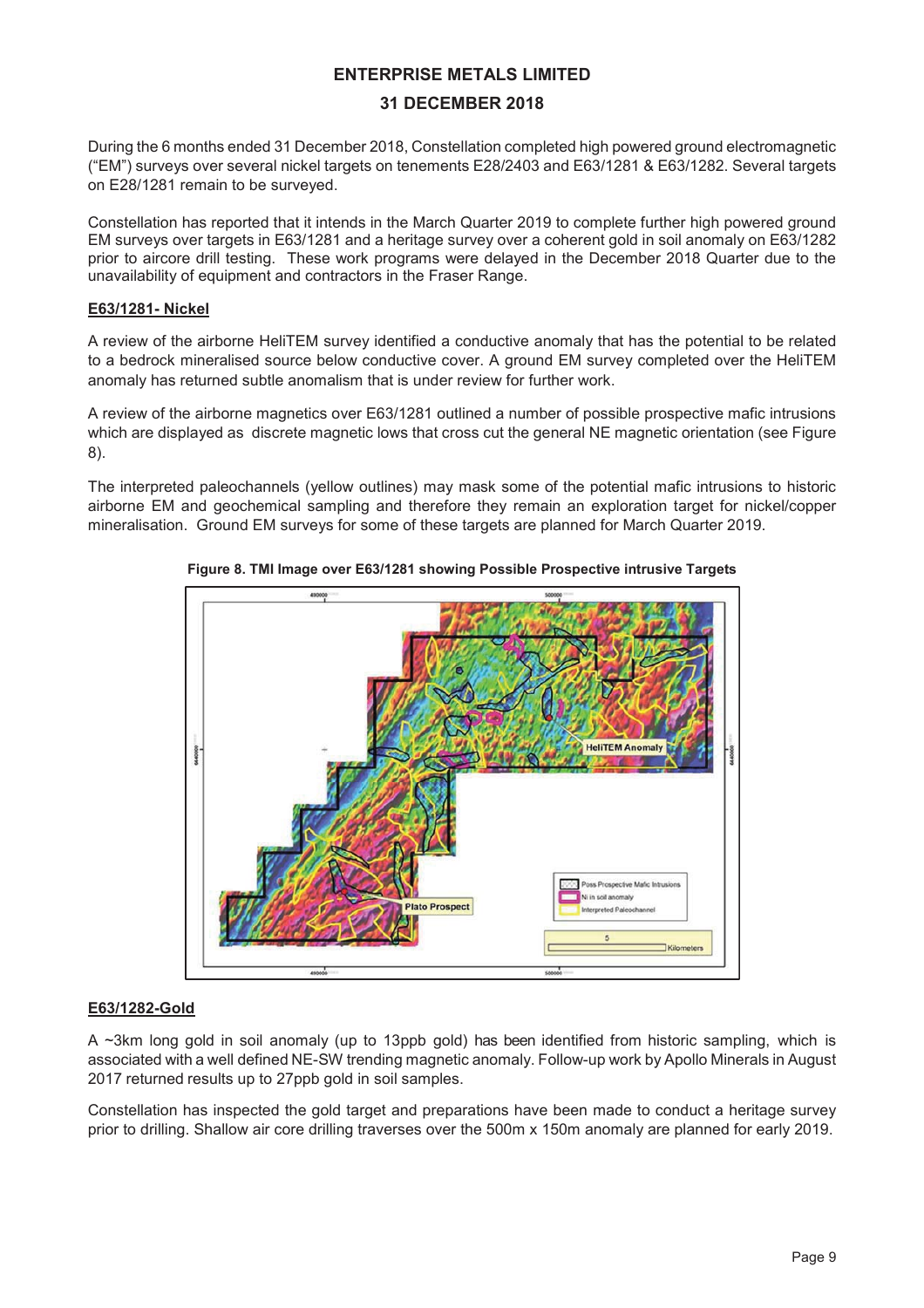## **31 DECEMBER 2018**

**Figure 9. Gold in soil Results over Magnetic Image - E28/1282 500m x 150m Gold Target in Yellow** 



#### **BALLARD PROJECT** *Enterprise 90% managing and funding , Legendre 10%)*

In October 2017 Enterprise acquired a 90% interest in the Ballard Project, comprising granted Exploration Licences 30/472 and 29/991, located ~60km north of the Davyhurst gold operation. The Ballard Project covers 190km2 of Archaean mafic and ultramafic rocks and includes approximately 38km strike of greenstone sandwiched between the Ida Fault and Ballard Shear Zone, both first order structures with potential to focus gold mineralisation into proximal subsidiary structures.

The Company has captured historical gold and nickel exploration data into a digital format and believes that the Ballard project tenements have potential for both gold and nickel deposits. Historical exploration has focused on nickel and then more lately gold. While extensive gossan prospecting outlined numerous gossans with high Ni and Cu values, and some PGE's locally, only one bedrock Ni sulphide body has been located, the Cullen's prospect located north of E29/991.

On 21 February 2019, the Group advised the market that it had withdrawn from the Emerald (Ballard JV).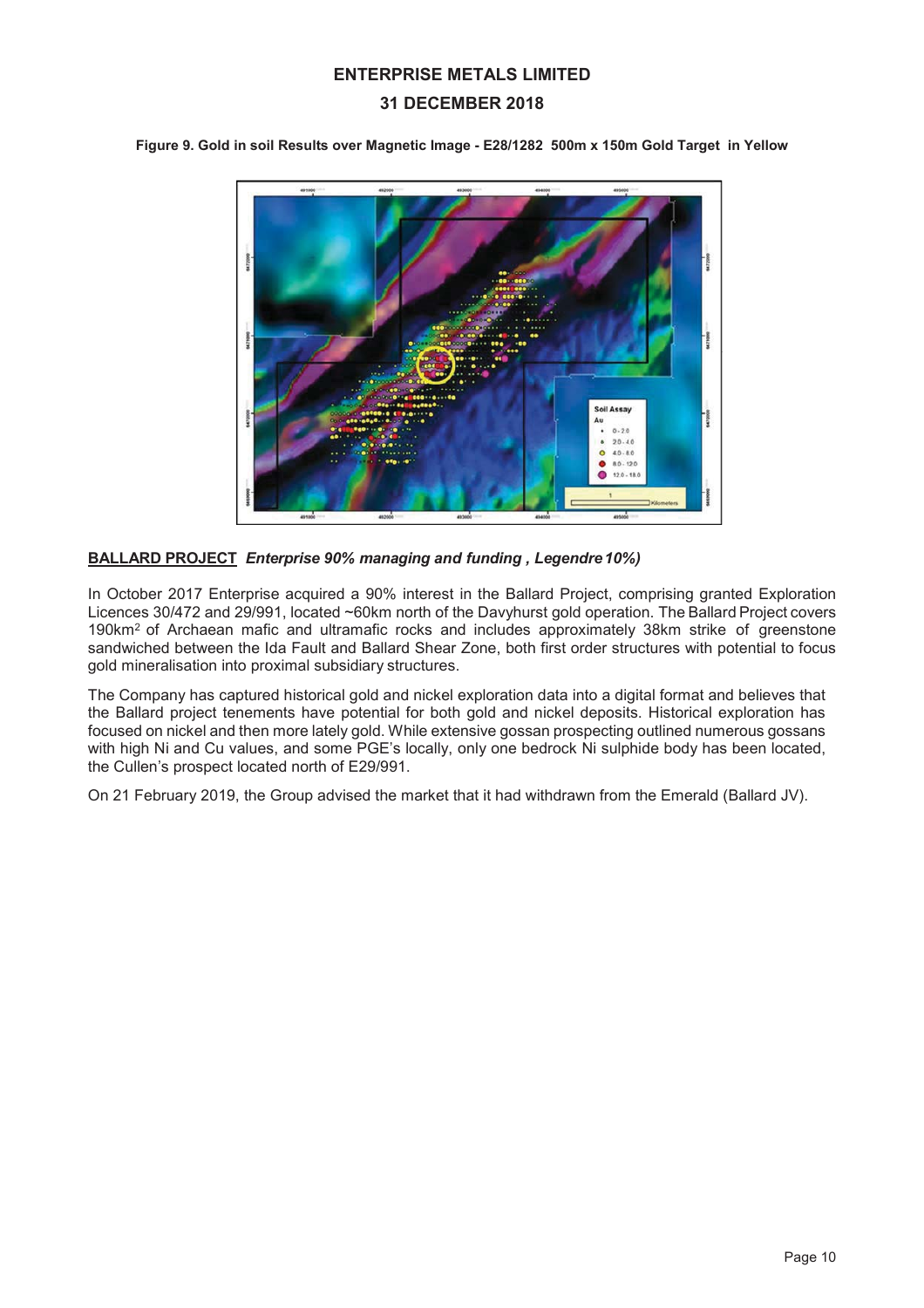## **31 DECEMBER 2018**

**Figure 10. Ballard Project Location Plan, and Nearby Historical and Current Gold Mines** 



At 31 December 2018, Enterprise had one small tenement remaining in the Yandal Greenstone Belt and one exploration licence immediately north and west of Yalgoo township.

#### **Project Generation**

The acquisition of the Murchison Project in 2018 has delivered Enterprise a core asset in an underexplored portion of a well endowed greenstone belt in Western Australia, which it can explore in its own right or farm out to a strategic partner on favourable terms.

The Company has a track record of assembling and/or acquiring gold and base metal projects in favourable geological domains, and it intends to continue to do this style of project generation to grow shareholder value.

#### **Competent Person Statement**

*The information in this report that relates to Exploration Results is based on information compiled by Mr Dermot Ryan, who is an employee of Xserv Pty Ltd and a Director and security holder of the Company. Mr Ryan is a Fellow of the Australasian Institute of Mining and Metallurgy and a Member of the Australian Institute of Geoscientists and has sufficient experience of relevance to the styles of mineralisation and the types of deposits under consideration, and to the activities undertaken, to qualify as a Competent Person as defined in the 2012 Edition of the Joint Ore Reserves Committee (JORC) Australasian Code for Reporting of Exploration Results, Mineral Resources and Ore Reserves. Mr Ryan consents to the inclusion in this report of the matters based on information in the form and context in which it appears.* 

*Historic exploration results referred to in this Report were previously reported by numerous ASX listed companies. Enterprise Metals Limited understands that this information has not been updated since to comply*  with the JORC Code (2012) but believes the information has not materially changed since it was last reported.

#### **Forward Looking Statements***:*

*Certain statements in this document are or maybe "forward*Ǧ*looking statements" and represent Enterprise's intentions, projections, expectations or beliefs concerning among other things, future exploration activities. The projections, estimates and beliefs contained in such forward*Ǧ*looking statements don't necessarily involve known and unknown risks, uncertainties and other factors, many of which are beyond the control of Enterprise, and which may cause Enterprise's actual performance in future periods to differ materially from any express or implied estimates or projections. Nothing in this document is a promise or representation as to the future. Statements or assumptions in this document as to future matters may prove to be incorrect and differences*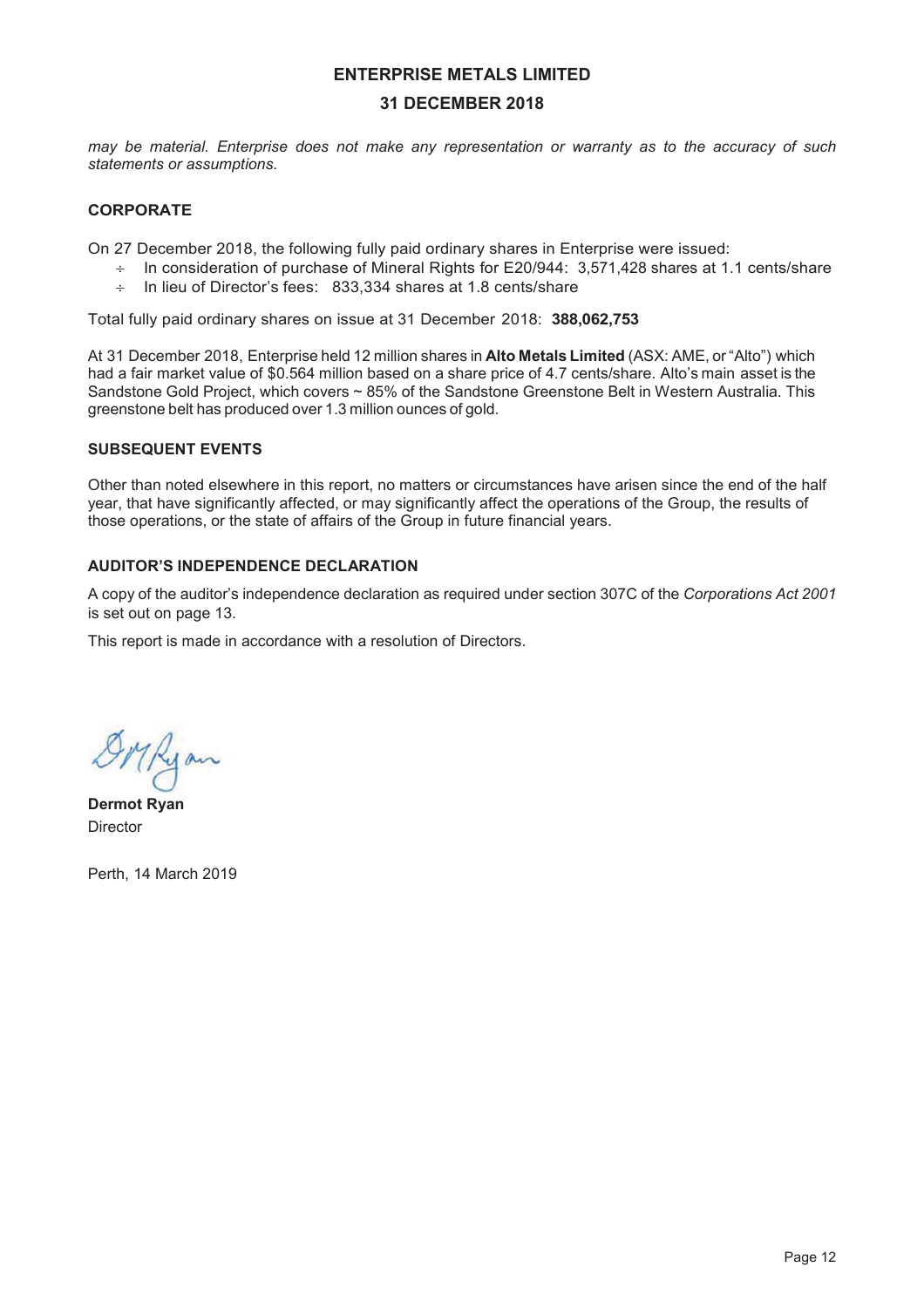

Central Park, Level 43 152-158 St Georges Terrace Perth WA 6000

Correspondence to: PO Box 7757 Cloisters Square Perth WA 6850

**T** +61 8 9480 2000 **F** +61 8 9322 7787 **E** info.wa@au.gt.com **W** www.grantthornton.com.au

# **Auditor's Independence Declaration**

To the Directors of Enterprise Metals Limited

In accordance with the requirements of section 307C of the *Corporations Act 2001*, as lead auditor for the review of Enterprise Metals Limited for the half-year ended 31 December 2018, I declare that, to the best of my knowledge and belief, there have been:

- a no contraventions of the auditor independence requirements of the *Corporations Act 2001* in relation to the review; and
- b no contraventions of any applicable code of professional conduct in relation to the review.

Grant Thornton

GRANT THORNTON AUDIT PTY LTD Chartered Accountants

Cechn

C A Becker Partner – Audit & Assurance

Perth, 14 March 2019

Grant Thornton Audit Pty Ltd ACN 130 913 594 a subsidiary or related entity of Grant Thornton Australia Ltd ABN 41 127 556 389

'Grant Thornton' refers to the brand under which the Grant Thornton member firms provide assurance, tax and advisory services to their clients and/or refers to one or more member firms, as the context requires. Grant Thornton Australia Ltd is a member firm of Grant Thornton International Ltd (GTIL). GTIL and the member firms are not a worldwide partnership. GTIL and each member firm is a separate legal entity. Services are delivered by the member firms. GTIL does not provide services to clients. GTIL and its member firms are not agents of, and do not obligate one another and are not liable for one another's acts or omissions. In the Australian context only, the use of the term 'Grant Thornton' may refer to<br>Grant Thornton Australia Limited ABN 41 127 556 389 and its Australian subsi Grant Thornton Australia Limited.

Liability limited by a scheme approved under Professional Standards Legislation.

**www.grantthornton.com.au**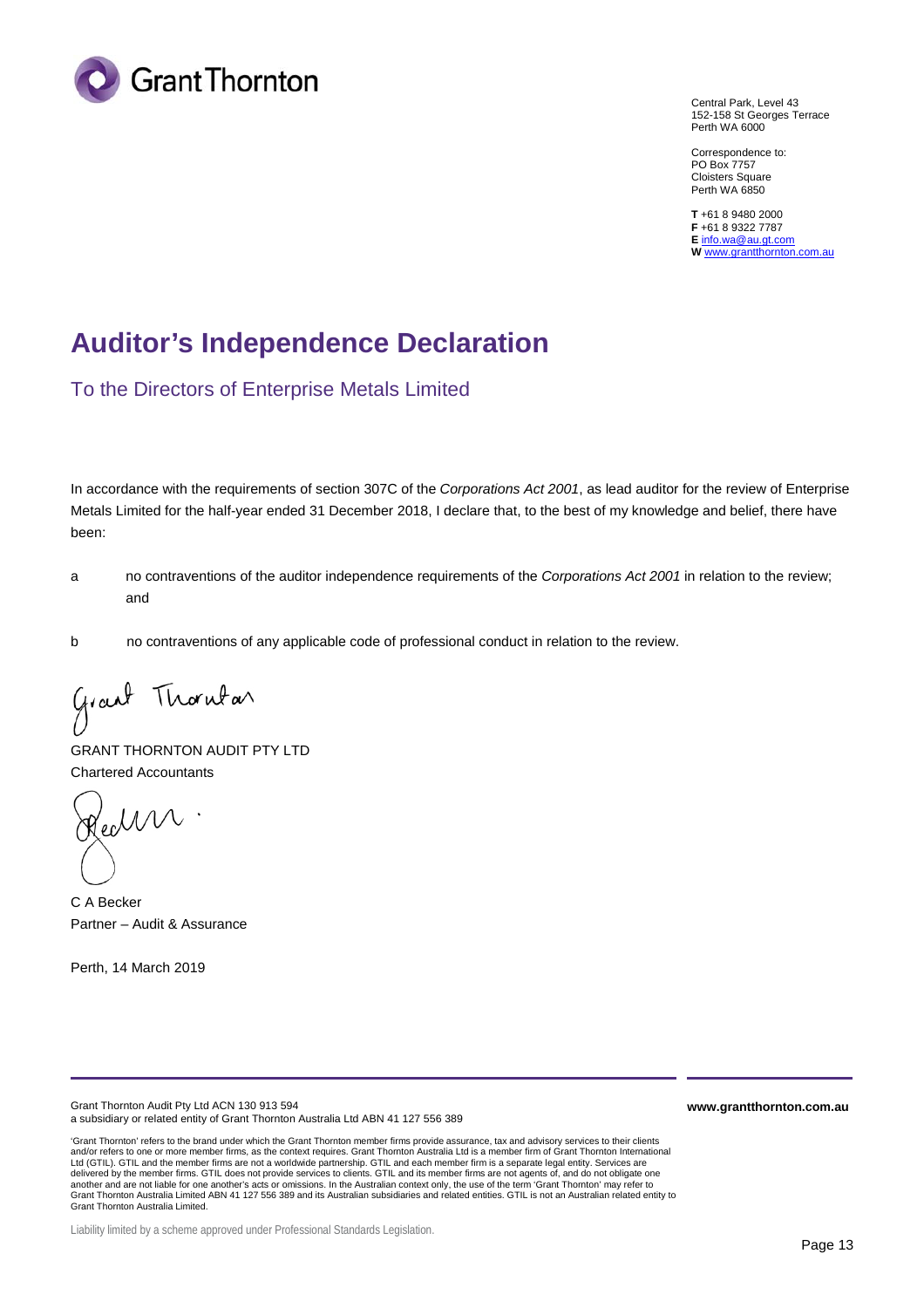## 8162/, \$7(67\$7(0(172)352),725/266\$127(58035( $($ 16,9(,180( )257(6)(\$5(1)(@[5)

|                                                                                                                              | 1RWH | <b>HFHPEHU</b>         | <b>HFHPEHU</b>          |
|------------------------------------------------------------------------------------------------------------------------------|------|------------------------|-------------------------|
| 5(9(18)<br>Revenue from ordinary activities                                                                                  |      |                        |                         |
|                                                                                                                              |      |                        |                         |
| 27(6,120)<br>Interest received<br>Gain on sale of available-for-sale financial assets                                        |      | 3,250                  | 1,447<br>5,803          |
|                                                                                                                              |      | 3,250                  | 7,250                   |
| (.3(1,785))<br>Accounting and audit fees<br>Share registry and listing fees                                                  |      | (10,082)<br>(33,035)   | (13,000)<br>(40, 995)   |
| Employee benefits expense                                                                                                    |      | (55, 774)              | (50, 163)               |
| Corporate and consulting fees                                                                                                |      | (28, 467)              | (20, 549)               |
| Computers and software<br>Depreciation                                                                                       |      | (3, 442)               | (7, 914)<br>(1, 314)    |
| Insurance                                                                                                                    |      | (7, 951)               | (7, 508)                |
| Investor relations<br>Legal fees                                                                                             |      | (6,884)                | (8, 314)                |
| Office rental expense                                                                                                        |      | (10, 373)              | (16, 465)               |
| Travel and accommodation                                                                                                     |      |                        | 1,053                   |
| <b>Exploration costs</b>                                                                                                     |      |                        | (206, 307)              |
| Impairment of capitalised exploration expenses<br>Other expenses                                                             | 4    | (145, 795)<br>(8, 546) | (371, 760)<br>(45, 504) |
| /266025(,180(7\$;(;3(16)<br>Income tax expense<br>/266)257(%)/\$5                                                            |      |                        |                         |
| 27(62035((46,9), 120)<br>Items that may be subsequently reclassified to profit<br>and loss                                   |      |                        |                         |
| Unrealised gain on revaluation of AFS asset                                                                                  |      |                        | 36,000                  |
| Items not to be reclassified to profit or loss in<br>subsequent periods:                                                     |      |                        |                         |
| Changes in the fair value of equity instruments carried<br>at fair value through other comprehensive income                  |      | (216,000)              |                         |
| 27(52035((46,9), 120(1(72)7\$;<br>727\$/2035(#6,9(352),7/266)25<br>7(6(5,2\$775,87\$)(720(0(562)<br>(17(535,6(0(7\$/6/,0,7(' |      |                        |                         |
| Basic and diluted (loss) per share (cents per share)                                                                         |      | (0.14)                 | (0.23)                  |

*The above consolidated statement of profit or loss and other comprehensive income should be read in conjunction with the accompanying notes.*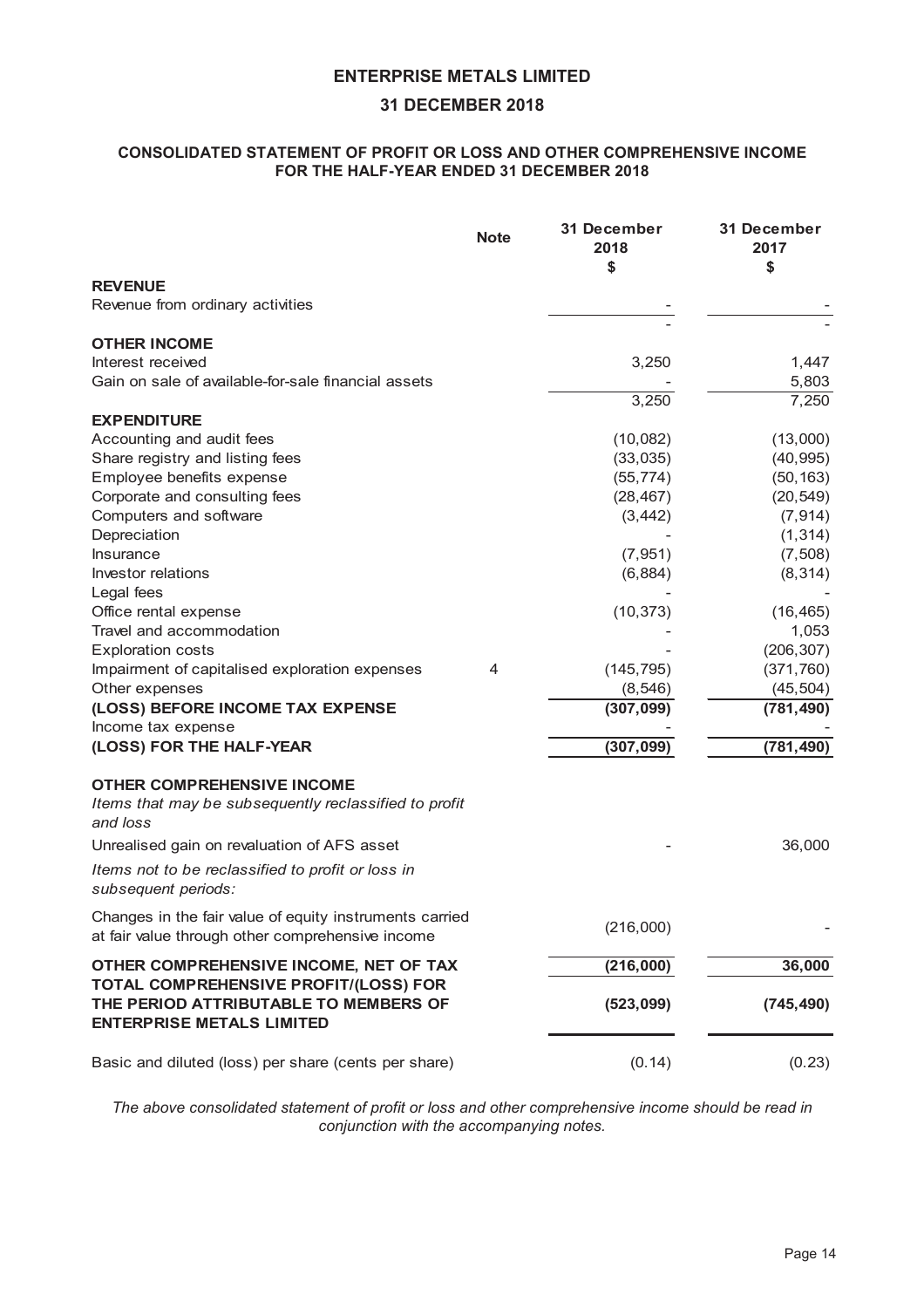## 8162/, \$7(67\$7(0(172)), 1\$1&/326, 7, 21 \$6\$7`(@0%)

|                                                                        |      | <b>HFHPEHU</b> | $-XQ$          |
|------------------------------------------------------------------------|------|----------------|----------------|
|                                                                        | 1RWH |                |                |
| 855(17\$66(76)                                                         |      |                |                |
| Cash and cash equivalents                                              |      | 277,500        | 216,210        |
| Trade and other receivables                                            |      | 25,023         | 15,475         |
| 727\$/855(17\$66(76                                                    |      |                |                |
| 121855(17\$66(76                                                       |      |                |                |
| Available for sale assets                                              |      |                | 780,000        |
| Equity instruments at fair value through other<br>comprehensive income |      | 564,000        |                |
| Plant and equipment                                                    |      | 1,000          | 1,000          |
| Exploration and evaluation                                             | 4    | 6,482,702      | 6,464,661      |
| 727\$/121855(17\$666(76                                                |      |                |                |
| 727\$/\$66(76                                                          |      |                |                |
| $855(17/0, 15\%7)$                                                     |      |                |                |
| Trade and other payables                                               |      | 66,128         | 210,617        |
| 727\$/855(17/, \$,%7, (6                                               |      |                |                |
| 727\$//, \$,%7, (6                                                     |      |                |                |
| 1(7\$66(76                                                             |      |                |                |
| (48, 7<                                                                |      |                |                |
| <b>Issued capital</b>                                                  | 5    | 31,325,428     | 30,784,960     |
| <b>Reserves</b>                                                        |      | 312,000        | 6,623,155      |
| <b>Accumulated losses</b>                                              |      | (24, 353, 331) | (30, 141, 386) |
| 727\$/(48,7<                                                           |      |                |                |

*The above consolidated statement of financial position should be read in conjunction with the accompanying notes.*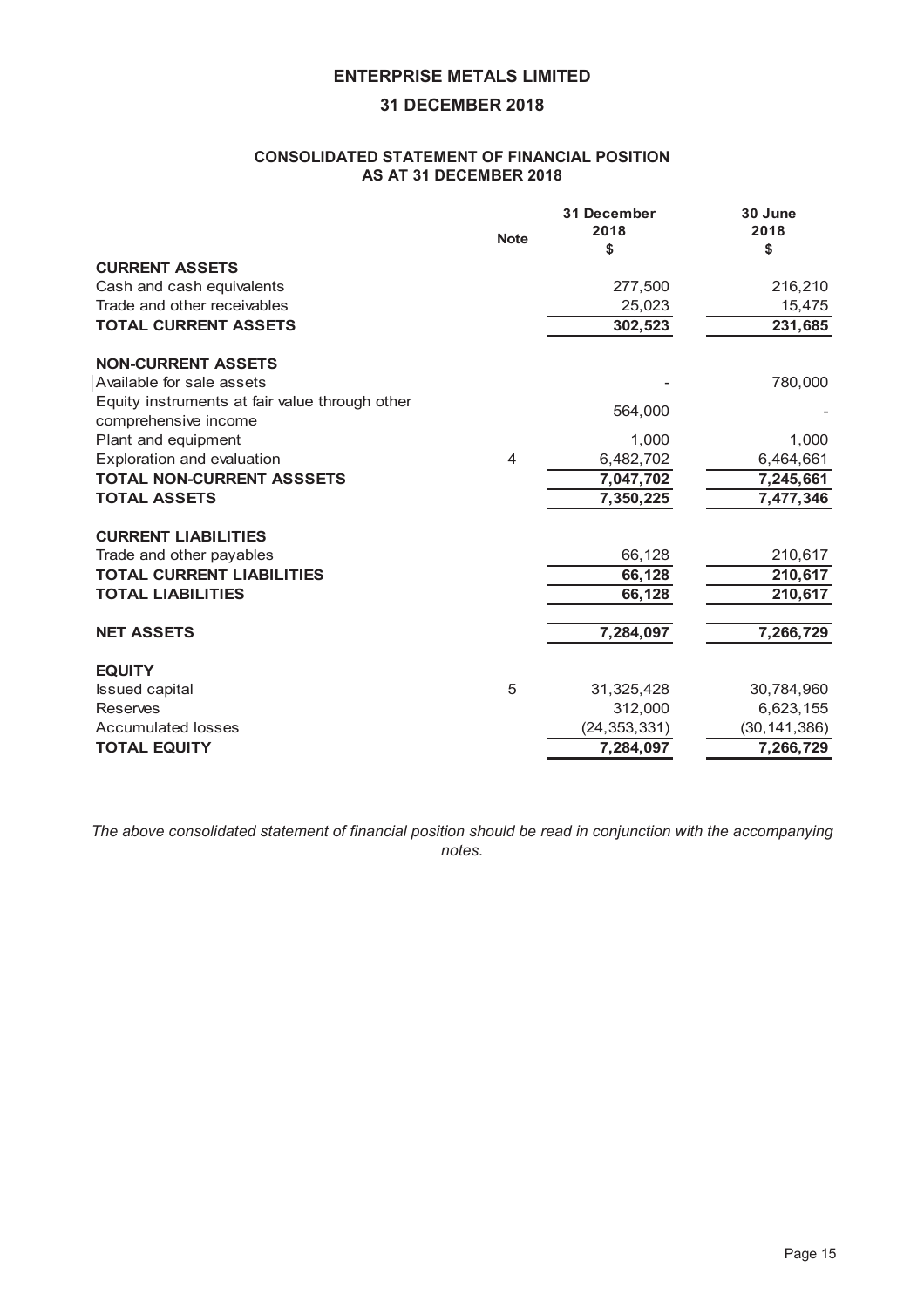## $&162/$ , \$7(67\$7(0(172) $&1(6,1(48,7<$ )257(\$/)(\$5(1)(@[%

|                                                                                                                                                                                                          | ,VVXHG<br><b>BSLWDO</b>             | 2SWLRQ<br>5HVHUM | <b>(TXLVV)</b><br>DW)92&<br>5HVHUM | <b>\$MLODEOHIRGFFXPXODWHG</b><br>, QWUXPHQVV6DOH)LDGLDO<br>\$VVHW<br>5HVHUM | /RVVHV     | 7RWDO      |
|----------------------------------------------------------------------------------------------------------------------------------------------------------------------------------------------------------|-------------------------------------|------------------|------------------------------------|-----------------------------------------------------------------------------|------------|------------|
| $$4$1$$ $$7 - 8$ /<<br>Loss for the half-year<br>27(52035(46,9)<br>,120(                                                                                                                                 |                                     |                  |                                    |                                                                             | (781, 490) | (781, 490) |
| Other comprehensive<br>income<br>727\$/2035(#6,9(<br>,120(<br>75\$16\$8,216:,7+<br>2:1(56,17(5)                                                                                                          |                                     |                  |                                    | 36,000                                                                      |            | 36,000     |
| \$3\$\$62:1(56<br>Shares issued during the<br>period<br>\$/\$1(\$7<br>(60%)                                                                                                                              | 518,344                             |                  |                                    |                                                                             |            | 518,344    |
| $$4$1$$ $$7 - 8$ /<<br>Loss for the half-year<br>Change in accounting<br>policy arising from AASB 9<br>27(52035(46,9)                                                                                    |                                     |                  | 528,000                            | (528,000)                                                                   | (307,099)  | (307,099)  |
| ,120(<br>Other comprehensive<br>income (loss)                                                                                                                                                            |                                     |                  | (216,000)                          |                                                                             |            | (216,000)  |
| 727\$/2035(#6,9(<br>,120(<br>75\$16\$8216.7+<br>2:1(56, 17(15)<br>\$3\$\$62:1(56<br>Shares issued during the<br>period<br>Transfer of share based<br>payment reserve upon the<br>expiry of share options | 540,468<br>$\overline{\phantom{a}}$ | (6,095,155)      |                                    |                                                                             | 6,095,155  | 540,468    |
| \$/\$1(\$7<br><b>(60 PS</b>                                                                                                                                                                              |                                     |                  |                                    |                                                                             |            |            |

*The above consolidated statement of changes in equity should be read in conjunction with the accompanying notes.*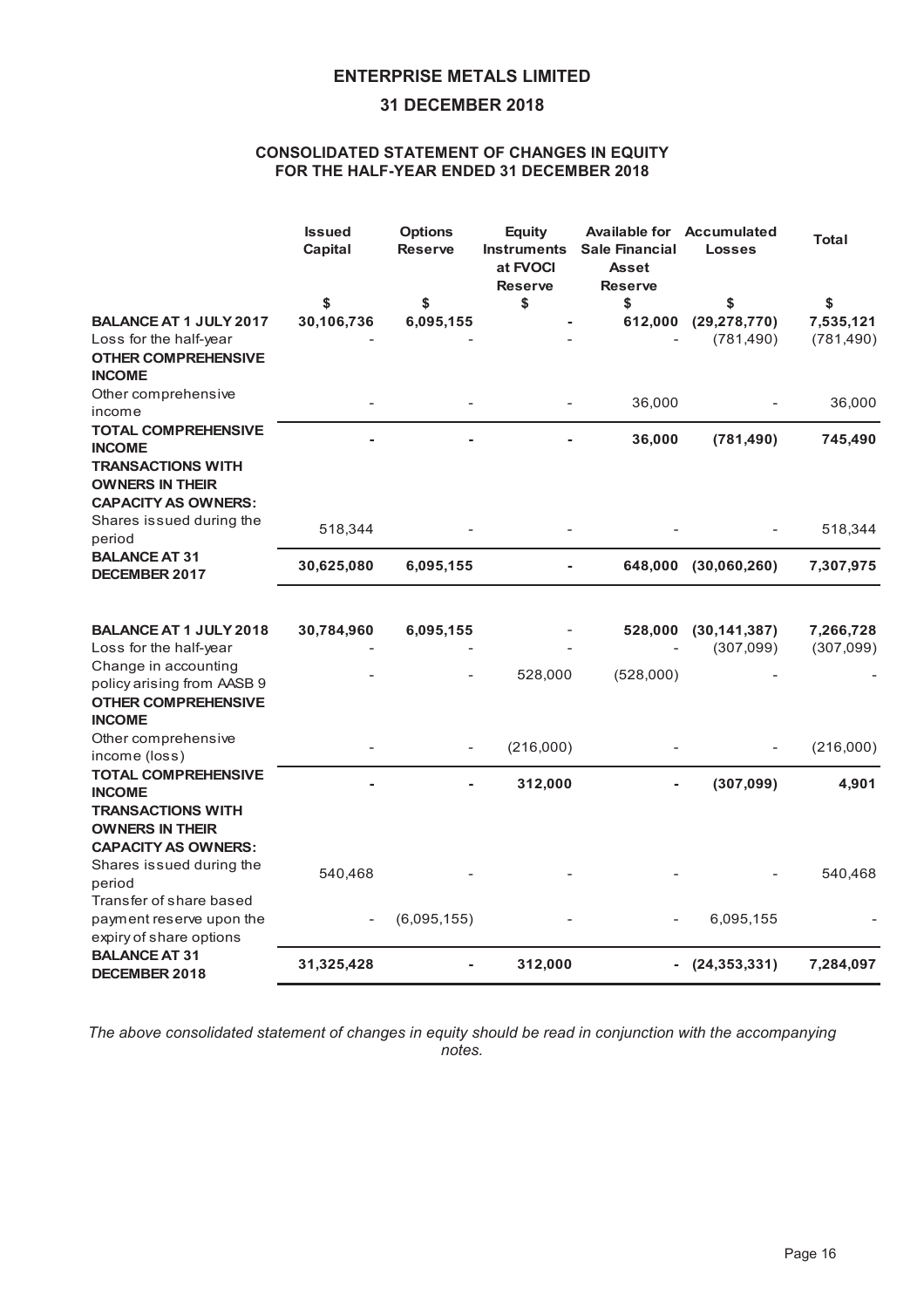## $&162/$ , \$7(67\$7(0(172) $&6#2:6$ 10257(\$/)(\$5(1)

| <b>HFHPEHU</b>       | <b>HFHPEHU</b>       |  |
|----------------------|----------------------|--|
| 3,250<br>(289,098)   | 1,447<br>(177, 659)  |  |
| (139, 044)           | (207,000)            |  |
| 504,100<br>(17, 918) | 328,000              |  |
| 61,290<br>216,210    | (55, 212)<br>389,738 |  |
|                      |                      |  |

*The above consolidated statement of cash flows should be read in conjunction with the accompanying notes.*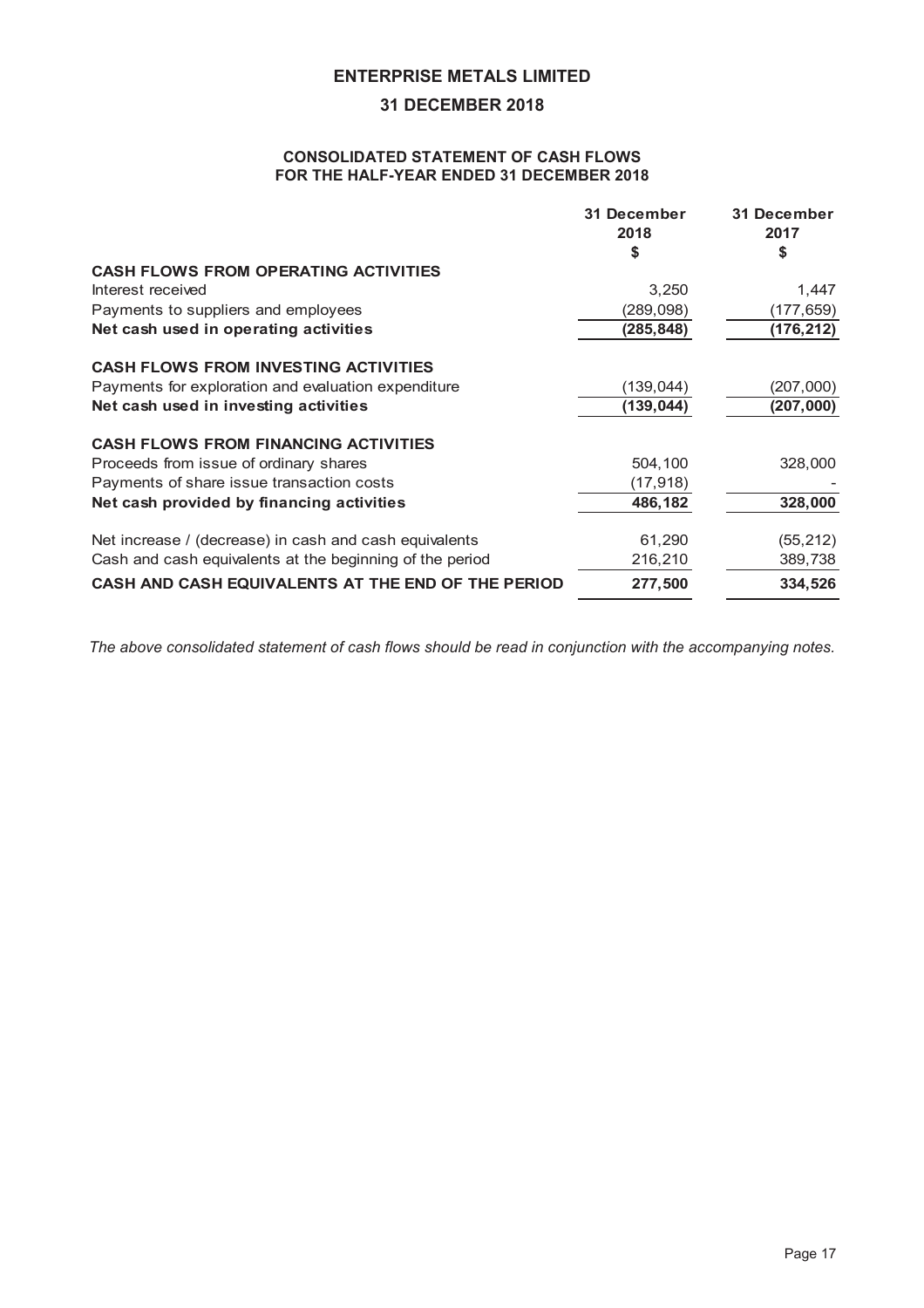#### 127(6727+ $(8162/$ , \$7(),1\$1&, 67\$7(0(176

#### 127(\$6,62)35(3\$5\$7,212)7(\$/)(\$5),1\$1&/5(3257

#### *B***WLVRISUHSDUDWLRO**

This consolidated interim financial report for the half-year reporting period ended 31 December 2018 has been prepared in accordance with Accounting Standard AASB 134 Interim Financial Reporting and the Corporations Act 2001.

This consolidated interim financial report does not include all the notes of the type normally included in an annual financial report. Accordingly, this report is to be read in conjunction with the annual report for the year ended 30 June 2018 and any public announcements made by Enterprise Metals Limited during the interim reporting period in accordance with the continuous disclosure requirements of the Corporations Act 2001.

Alto Metals Limited is a for-profit entity for the purpose of preparing the financial statements.

The financial report has been prepared on an accruals basis and is based on historical costs, modified, where applicable, by the measurement at fair value of selected non-current assets, financial assets and financial liabilities.

AASB 15 Revenue from Contracts with Customers and AASB 9 Financial Instruments (2014) became mandatorily effective on 1 January 2018. Accordingly, these standards apply for the first time to this set of interim financial statements. The Group has considered the requirements of AASB 15 Revenue from Contracts with Customers and concluded that adoption of this standard from 1 July 2018 has no impact due to the Group not having any revenue contracts with customers. The nature and effect of changes arising from AASB 9 Financial Instruments are summarised in Note 2.

#### $R$ L $QR$  $PH$ L $O$

The financial report has been prepared on the basis of accounting principles applicable to a going concern, which assumes the commercial realisation of the future potential of the Group's assets and the discharge of their liabilities in the normal course of business.

As disclosed in the financial report, the Group recorded an operating loss of \$307,099 (2017: \$781,490) and a cash outflow from operating activities of \$285,848 (2017: \$176,212) for the half year ended 31 December 2018 and at reporting date, had a net current asset balance of \$236,395 (30 June 2018: \$21,068).

On 13 July 2018, the Group announced a capital raising via a placement for approximately \$504,000 (before costs) through the issue of 28,005,556 new fully paid ordinary shares at an issue price of 1.8 cents per share.

The Board considers that the Group is a going concern and recognises that farming out some of its tenements, additional funding or selling some of the investments will be required to ensure that the Group can continue to fund its operations for the 12 month period from the date of this financial report.

On 21 February 2019, the Group advised the market that it had withdrawn from the Emerald (Ballard JV) and was in preliminary discussions with respect to a potential joint venture for one of the Group's projects.

On 22 February 2019, the Group announced a Share Holder Purchase Plan (SPP) to raise up to \$500,000 through the issue of 50 million new fully paid ordinary shares at an issue price of 1.0 cents per share.

The Directors believe it is appropriate to prepare the financial report on a going concern basis because:

The Group will have the ability to issue additional equity under the Corporations Act 2001 and ASX Listing Rule 7.1 or otherwise; and

The Group's commitment to exploration expenditure is discretionary and its expenditure requirements for 2019 are minimal.

Accordingly, the Directors believe that the Group will have sufficient funding to enable it to continue as a going concern and that it is appropriate to adopt that basis of accounting in the preparation of the financial report.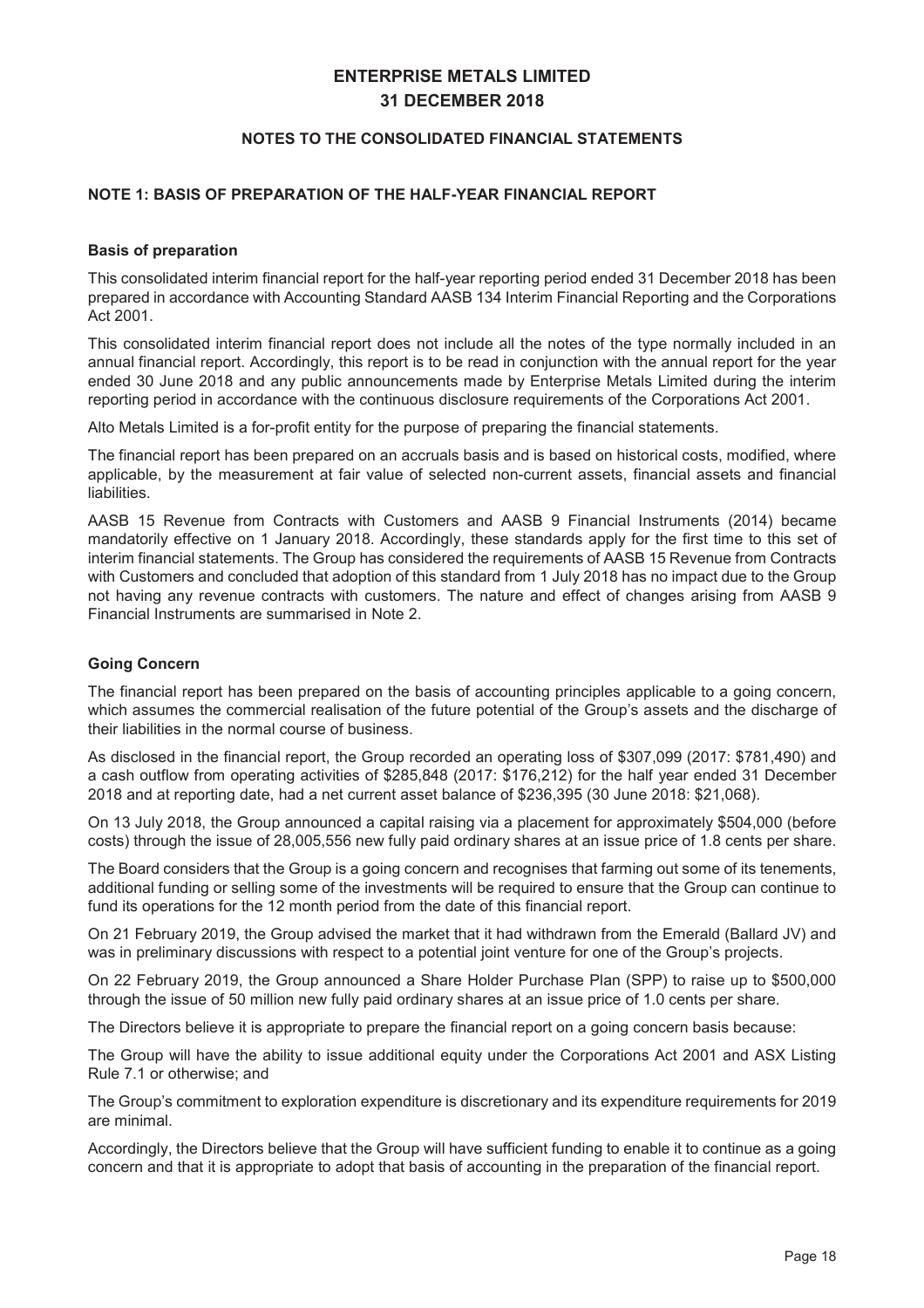#### 127(6727+ $($ 8162/, \$7(), 1\$1&, 67\$7(0(176

#### (VWLPDWHV

When preparing the interim financial statements, management undertakes a number of judgements, estimates and assumptions about recognition and measurement of assets, liabilities, income and expenses. The actual results may differ from the judgements, estimates and assumptions made by management, and will seldom equal the estimated results.

The judgements, estimates and assumptions applied in the interim financial statements, including the key sources of estimation uncertainty were the same as those applied in the Group's last annual financial statements for the year ended 30 June 2018.

#### **RPSDUDWLMV**

When required by Accounting Standards, comparative figures have been adjusted to conform to changes in presentation for the current financial period.

#### \$FFRX**@L**@BROLFLHV

Except for the impact of adopting AASB 9 Financial Instruments (AASB 9) from 1 July 2018, the accounting policies and methods of computation adopted in the preparation of the half year financial report are consistent with those adopted and disclosed in the Group's annual financial report for the financial year ended 30 June 2018. These accounting policies are consistent with Australian Accounting Standards and with International Financial Reporting Standards. The Group has adopted all of the new and revised Standards and Interpretations issued by the Australian Accounting Standards Board (the AASB) that are relevant to their operations and effective for the current half year. The Group has considered the implications of new amended Accounting Standards but determined that their application to the financial statements is either not relevant or not material.

#### \$GRSWLRQN\$\$6%DQLDO,QWUXPHQWV

Equity investments were previously classified as available for sale assets. Under AASB 9, these were assessed as being equity instruments at fair value through other comprehensive income (FVOCI), as the group intends to hold these for the foreseeable future and which the Group has irrevocably elected to classify upon initial recognition or transition.

There are no changes in classification and measurement for the Group's financial liabilities.

There was no impact on hedging as the Group does not currently apply hedge accounting.

## 127( $$16,16,1,1817$ \$2817,132/,86

#### \$GRSWLRQI\$\$6%QQLDO,QWUXPHQVV

AASB 9 replaces AASB 139 Financial Instruments: Recognition and Measurement (AASB 139) for annual periods beginning on or after 1 January 2018, bringing together all three aspects of the accounting for financial instruments: classification and measurement; impairment; and hedge accounting.

When adopting AASB 9 the Group has applied transitional relief and elected not to restate prior periods. Rather differences arising from the adoption of AASB 9 in relation to classification, measurement and impairment are recognised in opening retained earnings at 1 July 2018.

Equity investments were previously classified as available for sale assets. Under AASB 9, these were assessed as being equity instruments at fair value through other comprehensive income (FVOCI), as the Group intends to hold these for the foreseeable future and which the Group has irrevocably elected to classify upon initial recognition or transition. This change in classification has had no impact on the measurement of these assets or comparative financial information. There was a transfer of balance of \$528,000 from the available for sale reserve to the equity instruments at FVOCI reserve on 1 July 2018.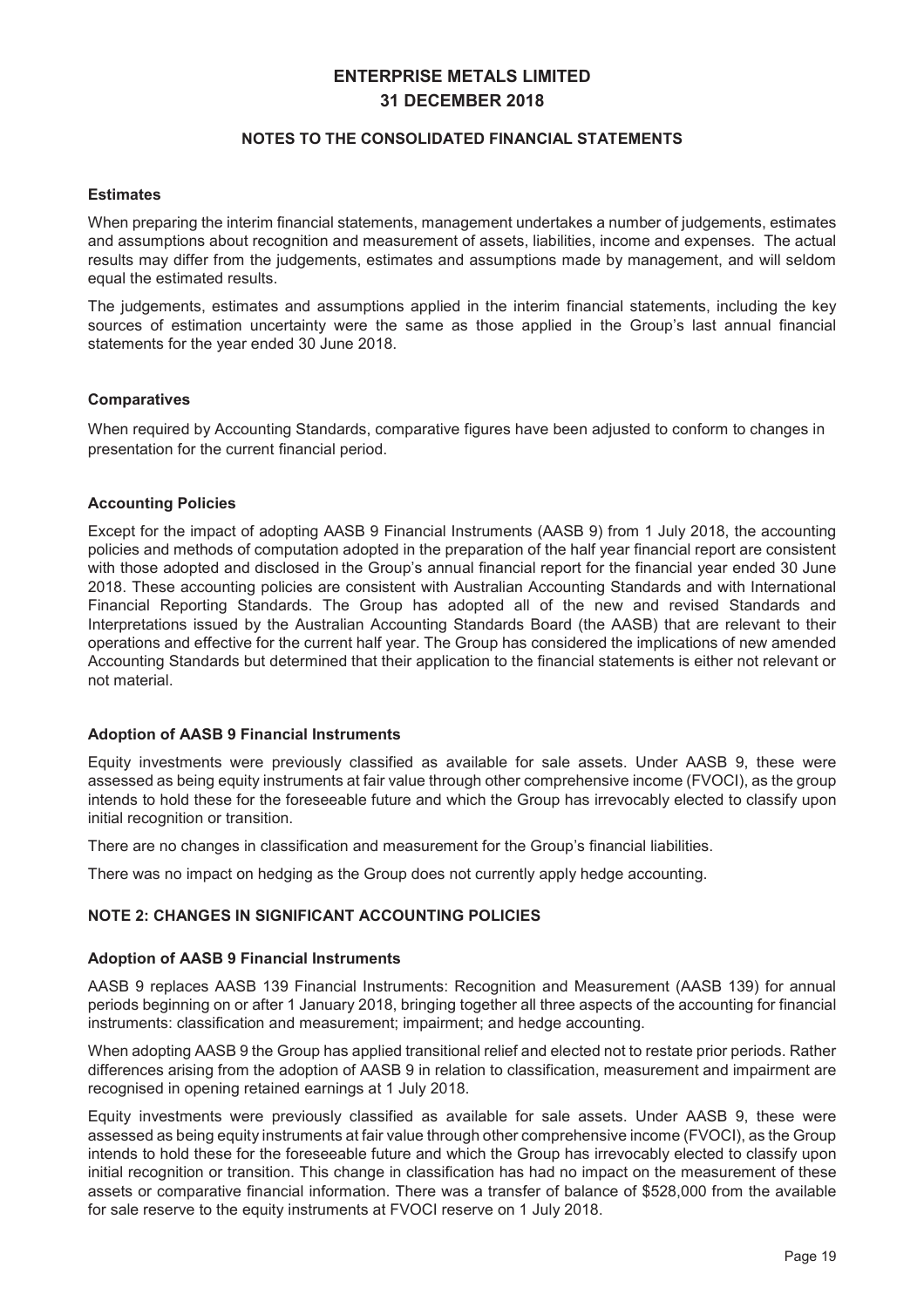## 127(6727+ $($ 8162/, \$7(),1\$1&, 67\$7(0(176

## 5HFRJQWLRQQGHUHFRJQWLRQ

Financial assets and financial liabilities are recognised when the Group becomes a party to the contractual provisions of the financial instrument and are measured initially at fair value adjusted by transactions costs, except for those carried at fair value through profit or loss, which are measured initially at fair value. Subsequent measurement of financial assets and financial liabilities are described below. Financial assets are derecognised when the contractual rights to the cash flows from the financial asset expire, or when the financial asset and substantially all the risks and rewards are transferred. A financial liability is derecognised when it is extinguished, discharged, cancelled or expires.

#### &ODVVLILFDWLRQDQGLQLWLDOPHDVXUHPHQWRIILQDQFLDODVVHWV

Except for those trade receivables that do not contain a significant financing component and are measured at the transaction price in accordance with AASB 15, all financial assets are initially measured at fair value adjusted for transaction costs (where applicable).

#### 6XEVHTXHWPHDVXUHPHWRIII DEI DODVVHWV

For the purpose of subsequent measurement, financial assets, other than those designated and effective as hedging instruments, are classified into the following categories upon initial recognition:

• equity instruments at fair value through other comprehensive income (FVOCI)

Classifications are determined by both:

- The entity's business model for managing the financial asset
- The contractual cash flow characteristics of the financial assets

All income and expenses relating to financial assets that are recognised in profit or loss are presented within finance costs, finance income or other financial items, except for impairment of trade receivables which is presented within other expenses.

## (TXLWLQWUXPHQVDWIDLUYOXHWKRXJRWKUFRPSUHKQLMLQRPH(TXLW)92&

Investments in equity instruments that are not held for trading are eligible for an irrevocable election at inception to be measured at FVOCI. Under this category, subsequent movements in fair value are recognised in other comprehensive income and are never reclassified to profit or loss.

#### 5HFRELOLDWLRRIILDELDOL@WUXPHQVVRQVKDGRSWLRRI\$\$6%

The table below shows the classification of each class of financial asset and financial liability under AASB 139 and AASB 9 as at 1 July 2018:

|                         | <b>AASB 139</b><br>classification | AASB 9<br>classification | AASB139 carrying<br>amount $(\$)$ | AASB 9 carrying<br>amount $(\$)$ |
|-------------------------|-----------------------------------|--------------------------|-----------------------------------|----------------------------------|
| <b>Financial Assets</b> |                                   |                          |                                   |                                  |
| Listed shares           | Available for Sale                | Equity FVOCI             | 780,000                           | 780,000                          |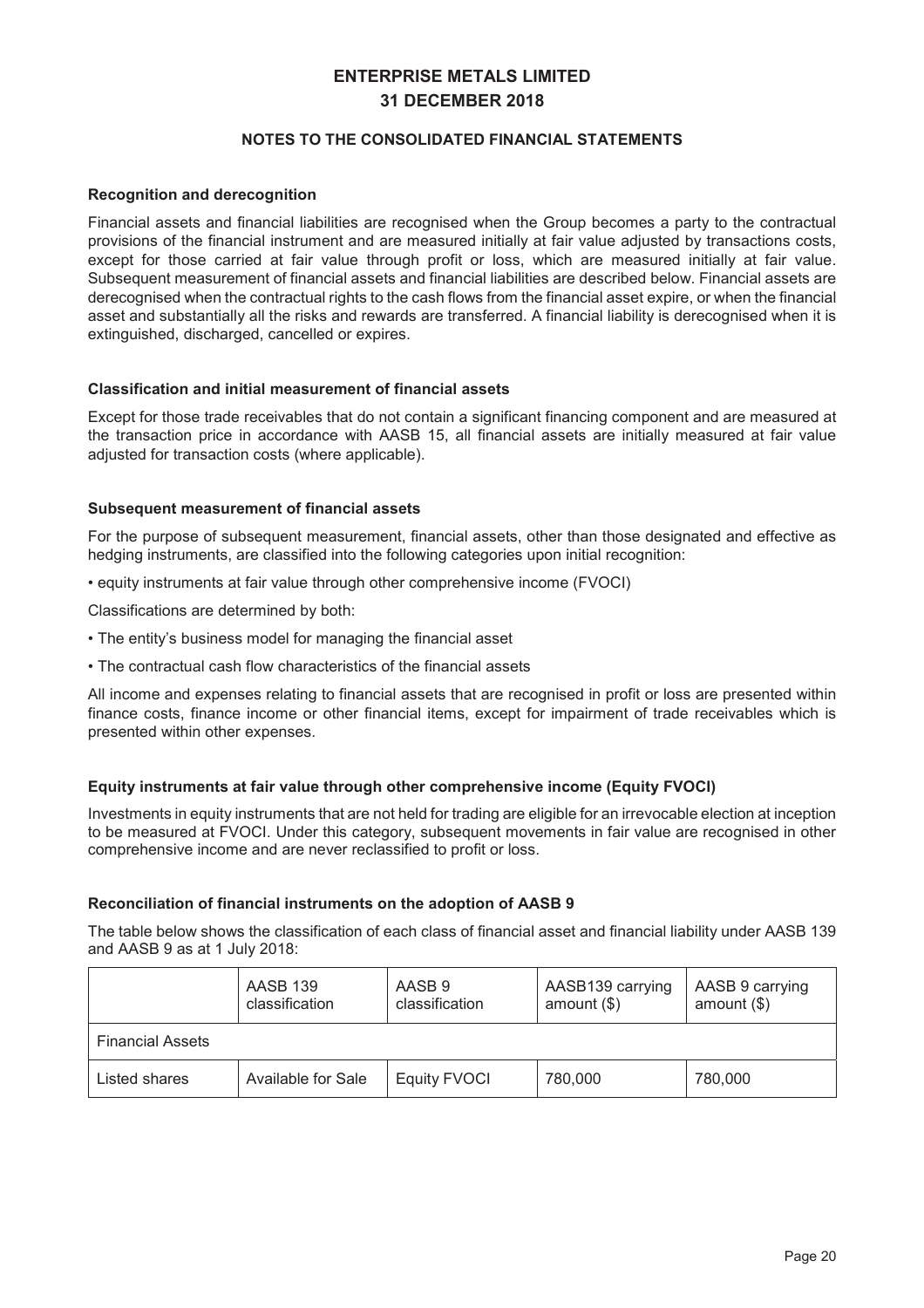## 127(6727 $\left(\frac{1}{2}\right)$ (),1\$1&,/67\$7(0(176

|                                                                                                                | AFS Reserve (\$) | <b>FVOCI Reserve</b><br>(\$) | Total $(\$)$ |
|----------------------------------------------------------------------------------------------------------------|------------------|------------------------------|--------------|
| Opening Balance at 1 July 2018                                                                                 | 528,000          |                              | 528,000      |
| Change in Accounting Policy arising from<br>AASB 9                                                             | (528,000)        | 528,000                      |              |
| Changes in the fair value of equity<br>instruments carried at fair value through<br>other comprehensive income |                  | (216,000)                    | (216,000)    |
| Closing Balance at 31 December 2018                                                                            |                  | 312,000                      | 312,000      |

#### The effect on classification changes on the Groups equity are summarised below:

#### 127(6(0(17,1)250\$7,21

The Directors have considered the requirements of AASB 8 – Operating Segments and the internal reports that are reviewed by the chief operating decision maker (the Board) in allocating resources and have concluded that at this time there are no separately identifiable segments.

The Group remains focused on mineral exploration over areas of interest solely in Western Australia.

127((;3/25\$7,21\$1'(9\$/8\$7,21

|                                     | <b>HFHPEHU</b> | -XA       |
|-------------------------------------|----------------|-----------|
| 2SHD OD BH                          |                |           |
| Exploration expenditure capitalised | 163,836        | 524,330   |
| Impairment expense                  | (145, 795)     | (514,006) |
| <b>BODEHDWHQRIHDU</b>               |                |           |

The Directors' assessment of the carrying amount for the Group's exploration properties was after consideration of prevailing market conditions; previous expenditure for exploration work carried out on the tenements; and the potential for mineralisation based on the Group's and independent geological reports.

The ultimate value of these assets is dependent upon recoupment by commercial development or the sale of the whole or part of the Group's interests in these exploration properties for an amount at least equal to the carrying value.

There may exist on the Group's exploration properties, areas subject to claim under Native Title or containing sacred sites or sites of significance to Aboriginal people. As a result, the Group's exploration properties or areas within the tenements may be subject to exploration and mining restrictions. During the current period an impairment of \$145,795 (31 December 2017: \$371,760) was recognised due to the surrender of tenements (refer to Note 8).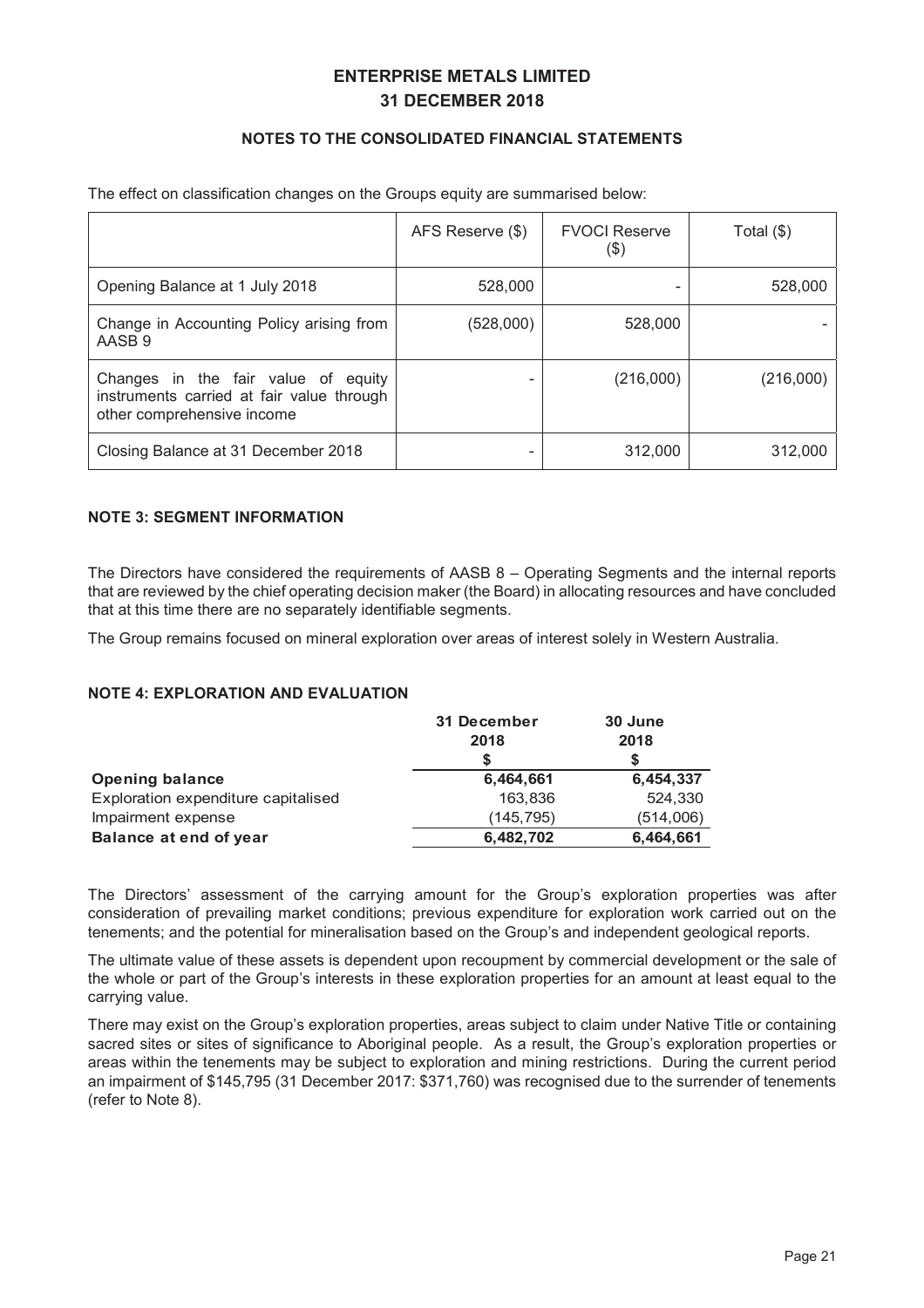#### 127(6727 $\left(\frac{18162}{,57}\right)$ ,1\$1&%/67\$7(0(176

#### 127(,668(\$3,7\$/

|                                           | <b>HFHPEHU</b>           | <b>HFHPEHU</b><br>$-X\Theta$ | -XQ       |           |
|-------------------------------------------|--------------------------|------------------------------|-----------|-----------|
|                                           |                          |                              |           |           |
|                                           | <b>1RVBUHV</b>           | <b>1RVBUHV</b>               |           |           |
| <b>BODEHDWEHJLDORISHULRG</b>              |                          |                              |           |           |
| Shares issued for Murchison acquisition   |                          | 4,351,610                    |           | 100,000   |
| Shares issued for Mt Ida acquisition      | $\overline{\phantom{a}}$ | 3,000,000                    |           | 60,000    |
| Shares issued for Murchison acquisition   | $\overline{\phantom{a}}$ | 6,000,000                    |           | 120,000   |
| Shares issued in lieu of director fees    | $\overline{\phantom{a}}$ | 3,890,385                    |           | 84,810    |
| Share purchase plan                       | $\overline{\phantom{a}}$ | 19,640,712                   |           | 328,000   |
| Share placement                           | 28,005,556               |                              | 504,100   |           |
| Shares issued in lieu of director fees    | 833,334                  |                              | 15,000    |           |
| Shares issued for tenement acquisition    | 3,571,428                |                              | 39,286    |           |
| Transaction costs arising on share issues |                          |                              | (17, 918) | (14, 586) |
| <b>BODEHDWHQRISHULRG</b>                  |                          |                              |           |           |

## 127( $817,1$ <sup>t</sup> $1%$

The Group has no contingencies in place at the reporting date.

#### 127(5(/\$7(3\$5775\$16\$&216)

On 27 December 2018 Enterprise Metals Limited issued 833,334 fully paid ordinary shares to Director Dr Trench in lieu of outstanding Directors' fees, as approved by shareholders at the 2018 Annual General Meeting.

## 127(686)(48(17(9(176)

On 21 February 2019, the Group advised the market that it had withdrawn from the Emerald (Ballard JV) and was in preliminary discussions with respect to a potential joint venture for one of the Group's projects.

On 22 February 2019, the Group announced a Share Holder Purchase Plan (SPP) to raise up to \$500,000 through the issue of 50 million new fully paid ordinary shares at an issue price of 1.0 cents per share.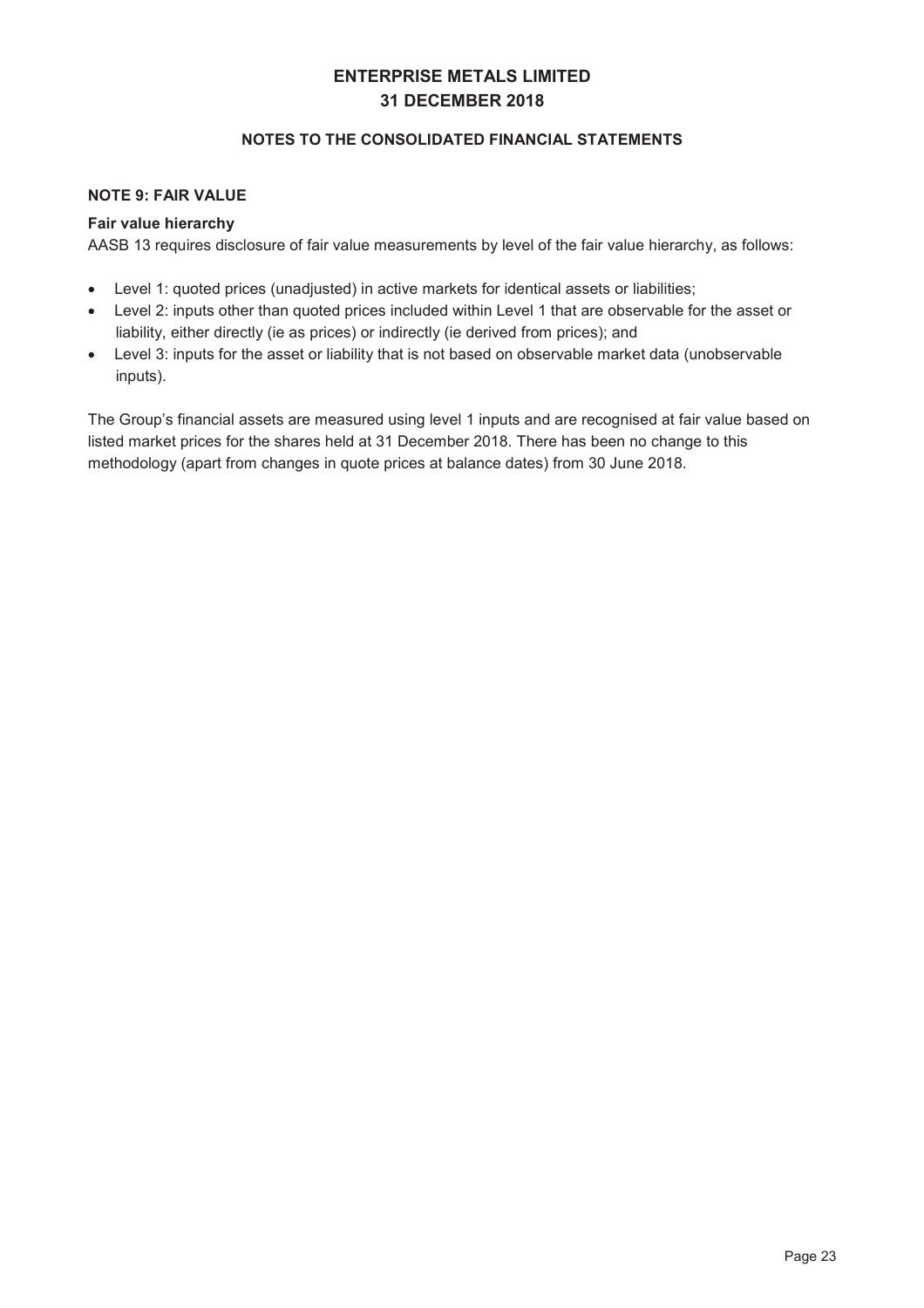## ',5(%256\`\\\$5\$7,21

In the Directors' opinion:

- 1. the financial statements and notes set out on pages 13 to 23 are in accordance with the *Corporations Act 2001*, including:
	- (a) complying with AASB 134: Interim Financial Reporting, the *Corporations Regulations 2001* and other mandatory professional reporting requirements; and
	- (b) giving a true and fair view of the consolidated entity's financial position as at 31 December 2018 and of its performance for the half-year ended on that date; and
- 2. there are reasonable grounds to believe that Enterprise Metals Limited will be able to pay its debts as and when they become due and payable.

This declaration is made in accordance with a resolution of the Directors.

DMRyan

'HUPRW5\DQ **Director** 

Perth, 14 March 2019